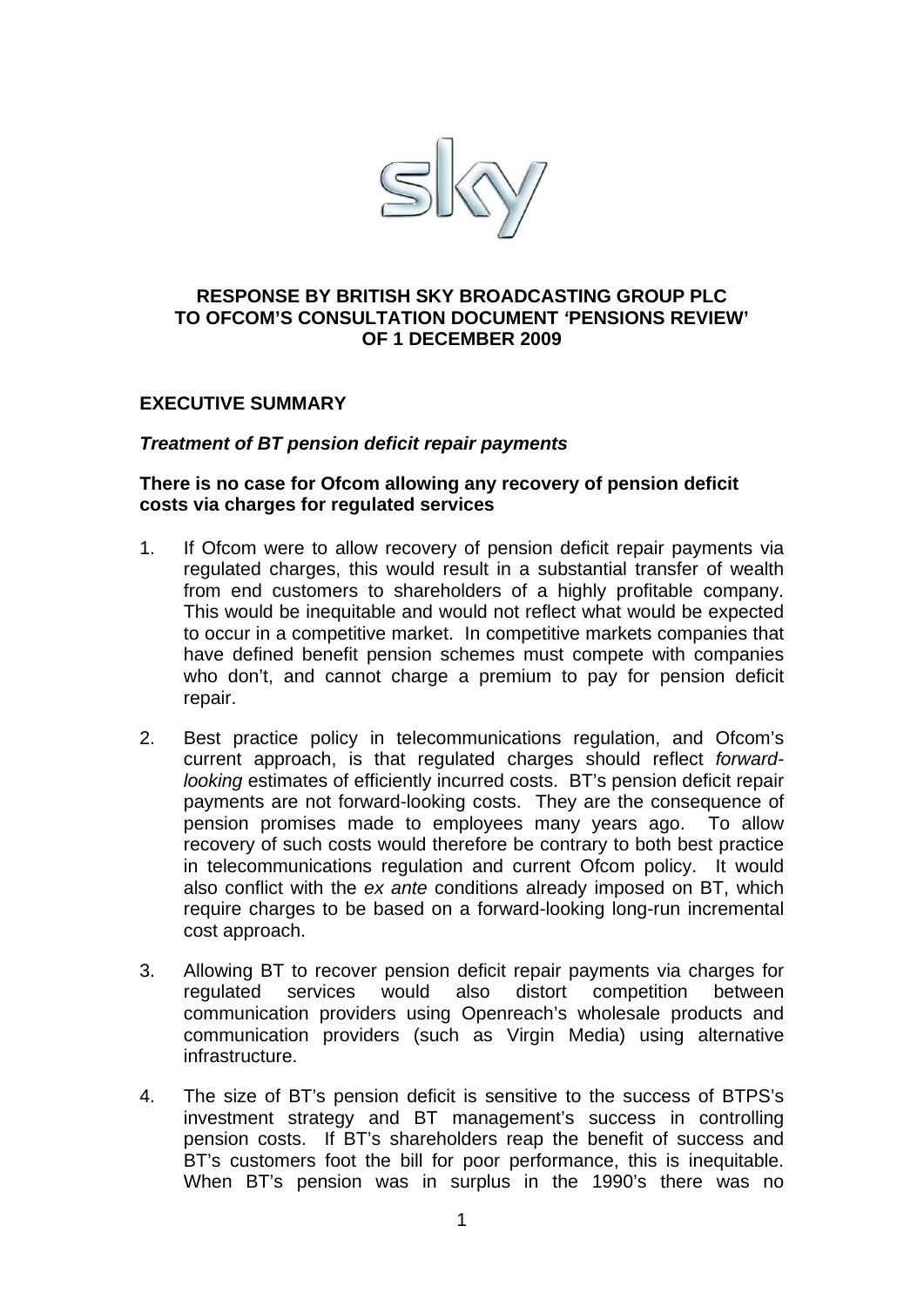suggestion that BT would share the benefits with customers: shareholders benefited through pension contribution holidays while customers continued to pay charges that included contributions to BT's pension costs.

- 5. BT inherited a pension deficit of £626 million on privatisation in 1984, which was reflected in the initial share price. Since then BT has made no net deficit repair payments, and the value of the unfunded liabilities at privatisation has grown to around £4.5 billion in present value terms. Furthermore, since 1990 BT's total cash contributions into the scheme have fallen short of the accounting cost of new liabilities (on which regulated charges were based) by £1.1 billion. Hence 60% of BT's September 2009 deficit of £9.4 billion is entirely attributable to shareholders and should not be recoverable via charges for regulated services in any circumstances.
- 6. The remainder of the deficit is largely accounted for by BT underestimating the true cost of new pension liabilities in its past accounts, e.g. because longevity has grown faster than expected. This may have led to a historical shortfall in recovery of ongoing pension costs from regulated charges but, even if this was the case, it will have been balanced by an inflated allowance for cost of capital, which failed to adjust for the impact of BT's pension risk on the equity beta used by regulators to evaluate BT's cost of capital. Hence, to the extent that BT's deficit is due to a shortfall in regulatory recovery of ongoing pension costs, this has already been balanced by additional returns to shareholders from a regulated cost of capital that has been too high for many years.

## *Treatment of BT's ongoing pension costs*

- 7. Ofcom has suggested that the rate BT has chosen to discount future pension liabilities in its statutory accounts may under-estimate the true cost of those liabilities, by being too high. If this is so, BT has flexibility under the IAS19 accounting standard to use lower discount rates, by exploiting the range of vields on high quality long term bonds.
- 8. **There is no case for Ofcom to adopt a different basis for calculating ongoing costs.** BT's accounts appropriately measure the ongoing costs of pension liabilities and to adopt a separate 'regulatory' measure (a) is wholly unnecessary and (b) would be contrary to Ofcom's obligation to regulate in a transparent manner. Nor is there any case for Ofcom to base regulated charges on BT's cash costs of ongoing pension contributions rather than accounting costs.

## *Treatment of BT's cost of capital*

9. It is now recognised that equity betas are increased by pension risk, though there remains debate about the extent of the uplift. Given that BT's equity beta is a key input into the calculation of its regulated cost of capital, which is reflected in regulated charges for BT's services, this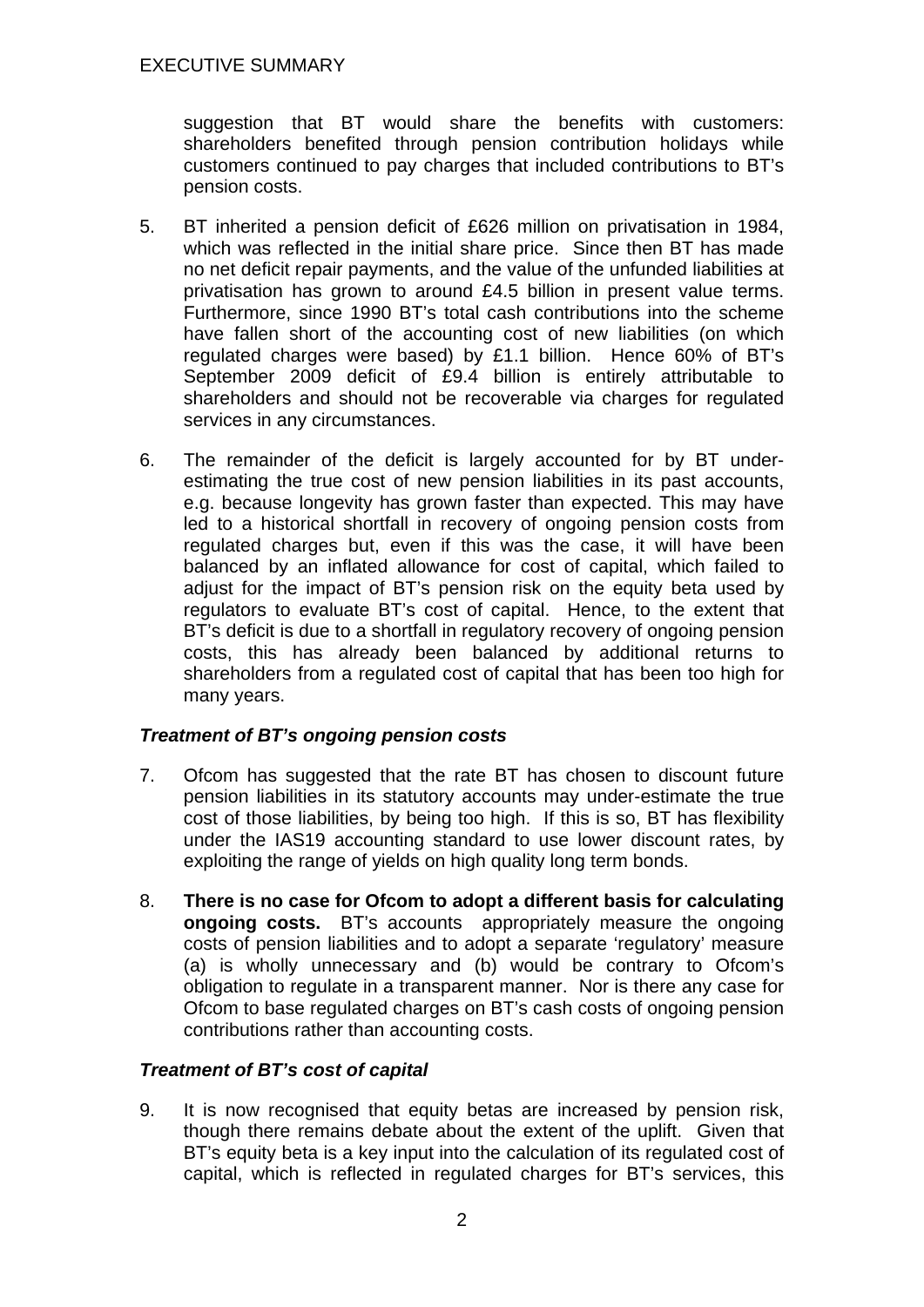means that for many years users of BT's services have been paying too much for those services. Having recognised this issue, Ofcom must now reduce its estimate of BT's regulated cost of capital, based on its best estimate of the uplift caused by pension risk being reflected in BT's equity beta. To not do so – in effect to assume arbitrarily that the uplift is zero - would be unjustifiable.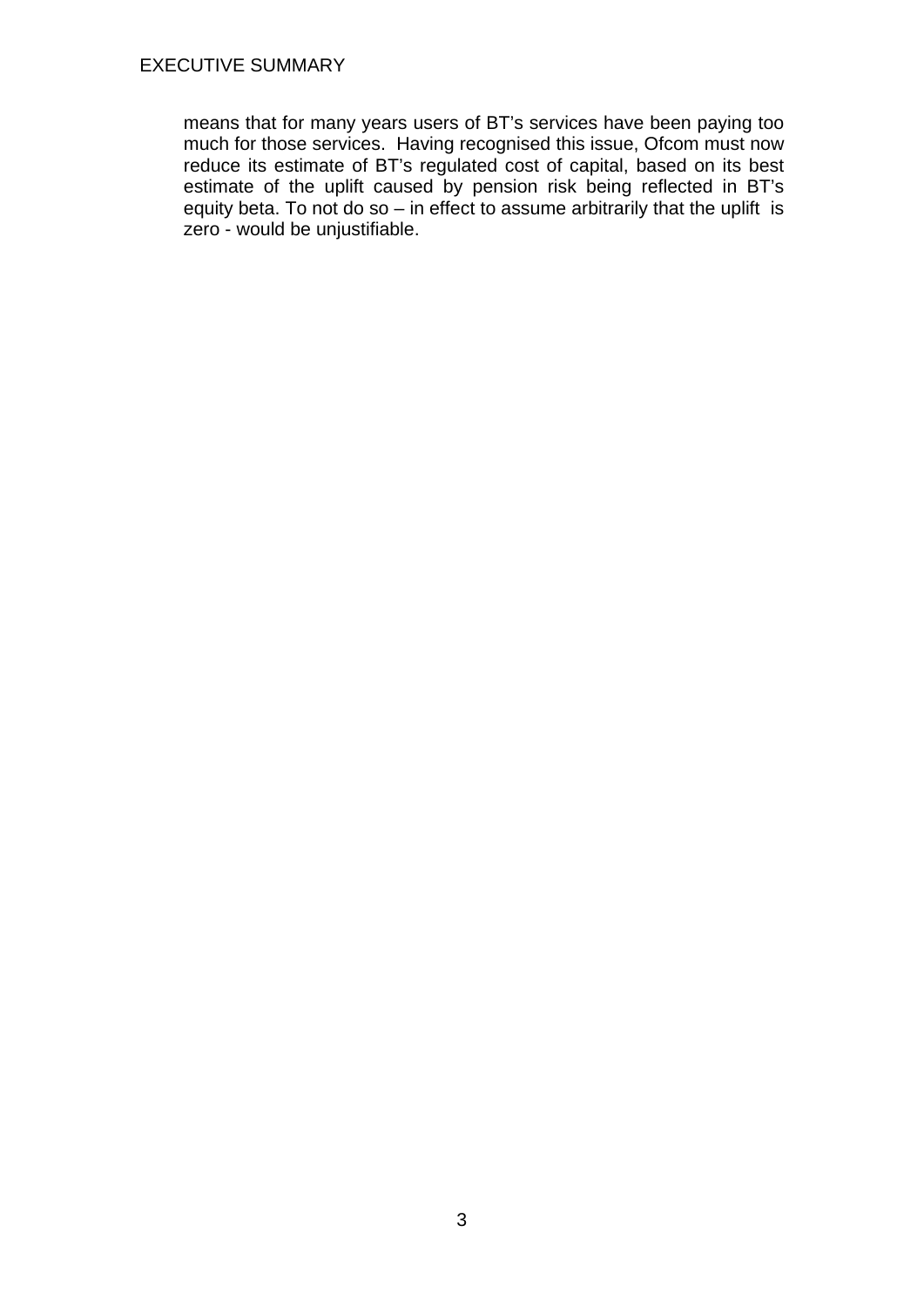# **LIST OF CONTENTS**

| 5  |                                                       |  |
|----|-------------------------------------------------------|--|
|    | SECTION 2TREATMENT OF PENSION DEFICIT REPAIR PAYMENTS |  |
| 6  |                                                       |  |
|    | SECTION 3. HOW TO MEASURE ONGOING PENSION COSTS       |  |
| 15 |                                                       |  |
|    |                                                       |  |
| 19 |                                                       |  |
|    |                                                       |  |
|    | ANNEX B. APPLICATION OF OFCOM'S SIX PRINCIPLES        |  |
|    |                                                       |  |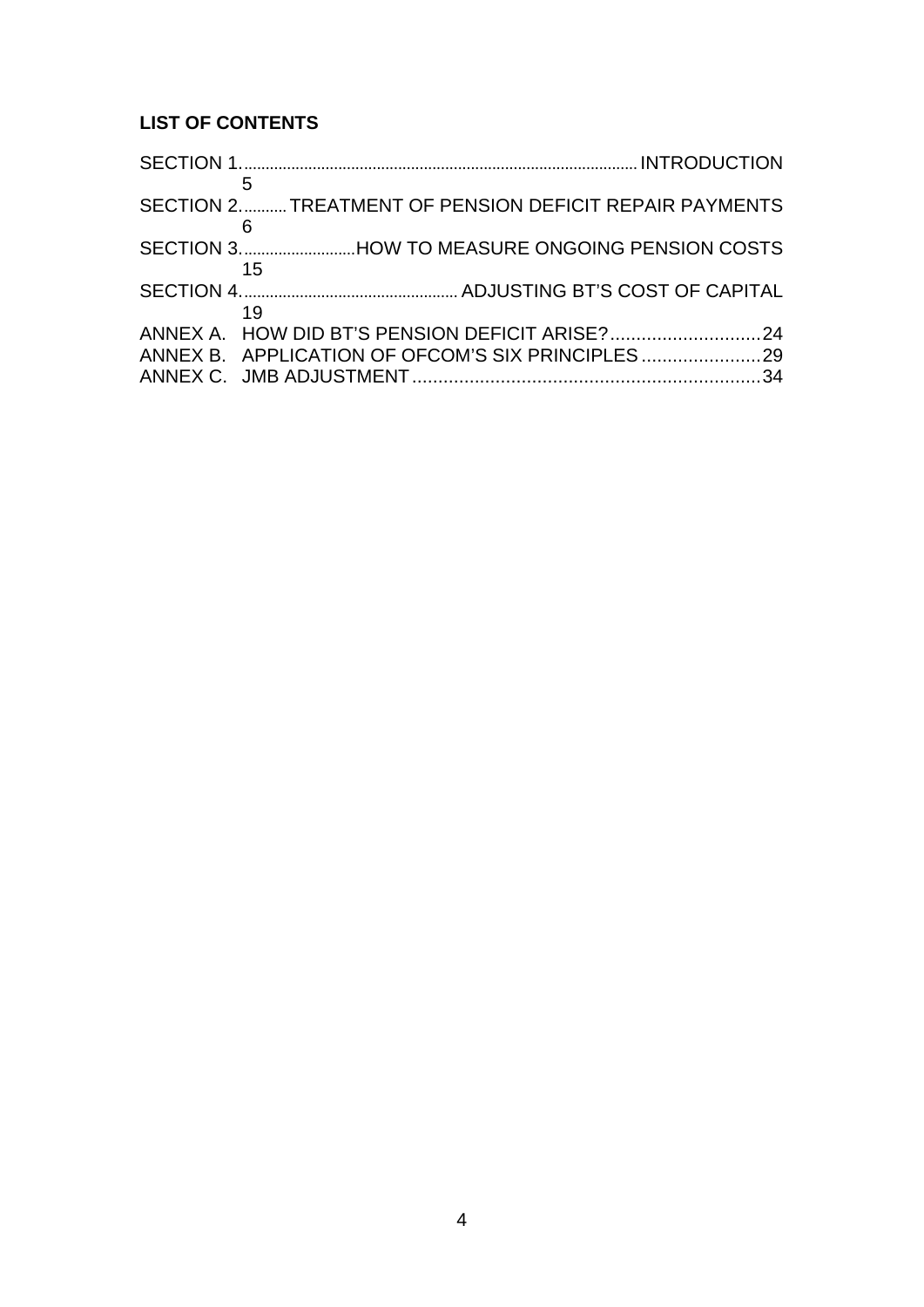## **SECTION 1. INTRODUCTION**

1.1 This document (the "Response") is the response of British Sky Broadcasting Group plc ("Sky") to Ofcom's Consultation Document entitled "Pensions Review" of 1 December 2009 (the "Consultation Document").

### *Ofcom's approach to the pensions review*

- 1.2 In general Sky supports Ofcom's approach to the pension review. Before any decisions are made about changing the way that pension costs are reflected in regulated charges, it is important to agree on the principles that should apply. Sky has two main concerns.
- 1.3 The first is the amount of time that has been allowed for responses to the consultation. Ofcom raises some highly technical issues regarding BT's cost of capital, on which only a small number of individuals and firms have the necessary expertise to comment authoritatively. The timescales for responding to the first consultation (even after the 2 week extension) do not allow sufficient time to address these issues fully.
- 1.4 Sky's main concern with the scope of this review is that it takes no account of historical inefficiencies in BT's employment practices. While Sky understands Ofcom's wish to decouple the issues, past inefficiencies have had a material impact on the size of the current pension deficit, and are potentially just as significant as pensions in the context of future charge controls.
- 1.5 Sky considers that Ofcom should also conduct a thorough review of BT's employment practices, separate from individual charge control exercises. It is disappointing that Ofcom has not made a firmer commitment to examine this issue as part of its consideration of the regulatory treatment of BT's pension.

### *Structure of this response*

- 1.6 This Response is structured as follows:
	- Section 2 considers the issue of whether deficit repair payments should be recoverable via charges for regulated services;
	- Section 3 considers how ongoing pension costs should be measured; and
	- Section 4 considers the case for adjusting BT's cost of capital to remove the effect of pension risk.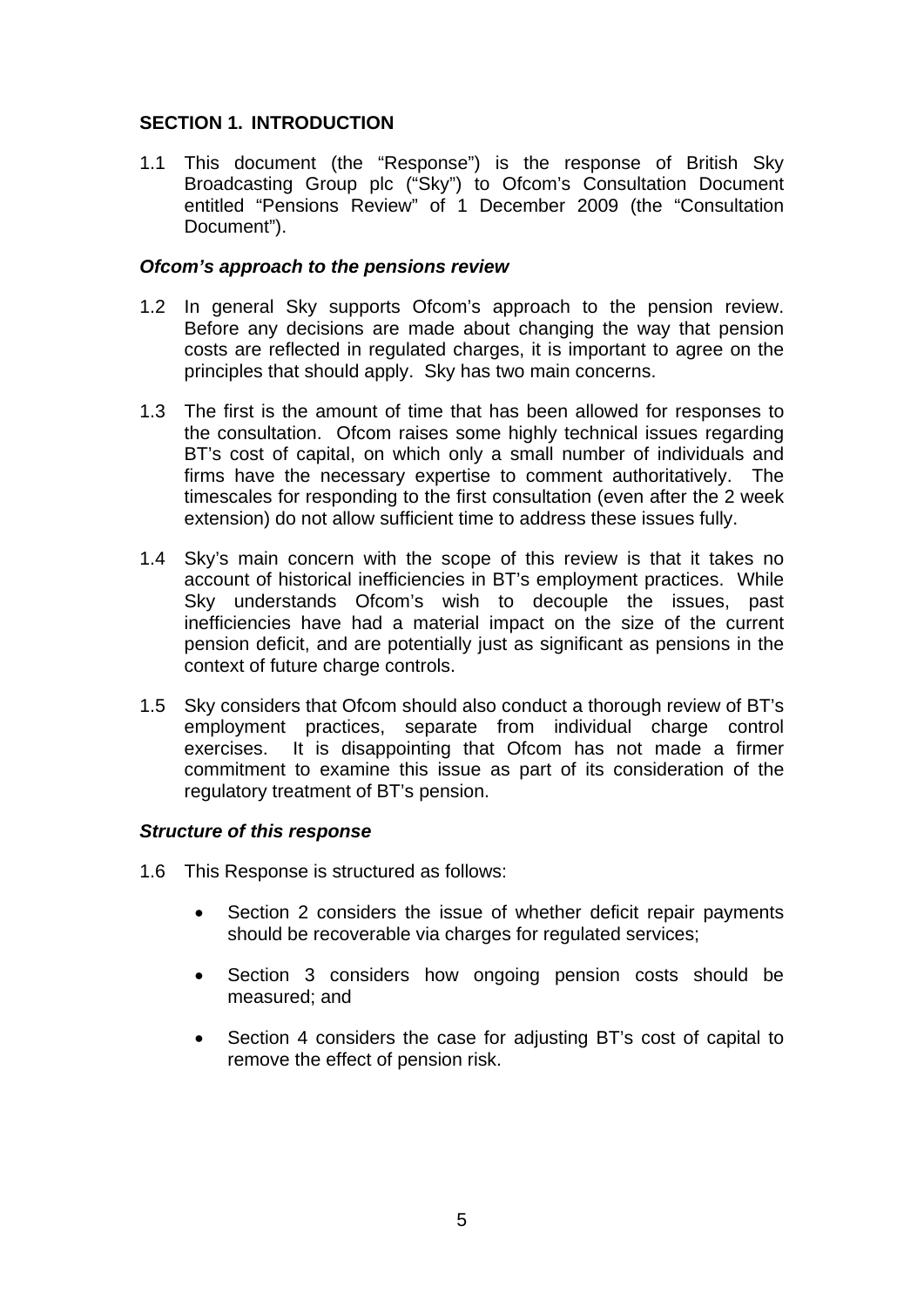### **SECTION 2. TREATMENT OF PENSION DEFICIT REPAIR PAYMENTS**

#### *Introduction*

2.1 In this section Sky considers the first main issue raised in Ofcom's consultation - the appropriateness of allowing BT to recover pension deficit repair payments through regulated charges.

#### *Ofcom should base regulated charges on forward-looking costs*

- 2.2 It is best-practice in telecommunications regulation to determine charges for regulated services using forward-looking estimates of efficiently incurred costs. This is based on generally accepted economic theory, which indicates that this approach:
	- a) ensures that delivery of the regulated services is sustainable, by enabling incumbents to recover all relevant efficiently incurred costs;
	- b) encourages efficient investment by incumbents in extending their infrastructure or (where the market is contestable) by competitors deploying competing infrastructure;
	- c) encourages efficient entry by competitors into downstream markets; and
	- d) protects consumers from excessive prices.
- 2.3 Use of forward-looking costs is standard practice for Ofcom where it imposes *ex ante* cost-orientation obligations on BT following a finding of SMP. Such obligations have always been expressed in the following terms:

*" … each and every charge [must be] reasonably derived from the costs of provision based on a forward-looking long-run incremental cost approach and allowing an appropriate mark up for the recovery of common costs including an appropriate return on*  capital employed"<sup>[1](#page-5-0)</sup>

2.4 Where Ofcom has imposed *ex ante* charge cap remedies, these have generally been imposed concurrently with cost-orientation obligations, and Ofcom's approach in setting charges has been consistent with the cost-orientation definition above.

<span id="page-5-0"></span> $1$  Condition AA3 (wholesale narrowband services), Condition BA3 (fixed geographic call termination), Condition FA3 (Wholesale Local Access), Condition G3 (TISBO low bandwidth) Condition GH3 (TISBO high bandwidth), Condition HH3 (AISBO), Condition H3 PPC (Trunk), Condition I3 (Retail low bandwidth leased lines).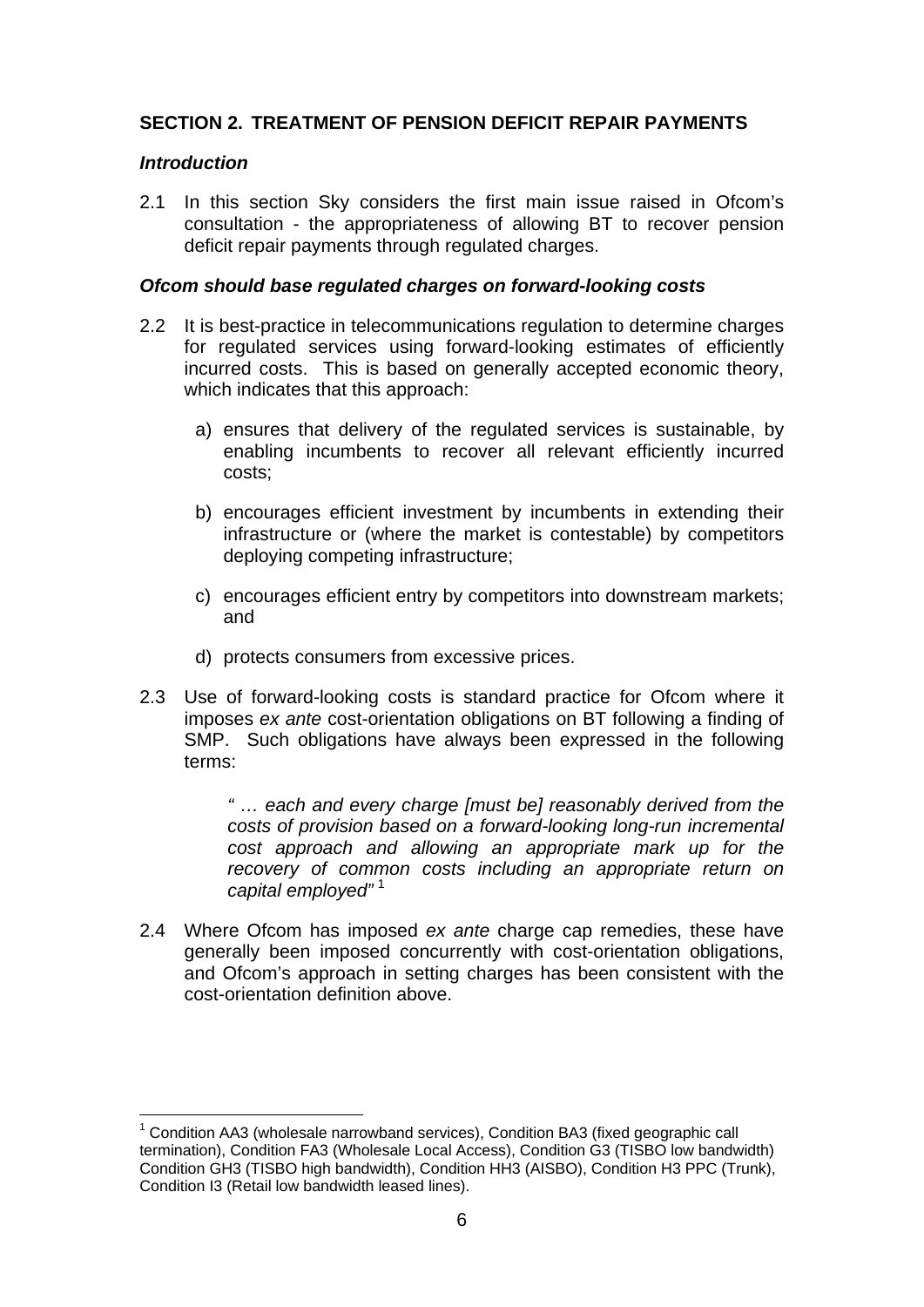- 2.5 In the case of call termination rates, this obligation is reinforced by a Commission recommendation<sup>[2](#page-6-0)</sup>, which requires that "the costs of *termination services should be calculated on the basis of forward-looking long-run incremental costs (LRIC)".*
- 2.6 As discussed below, deficit repair payments are not forward-looking costs. Accordingly, it would be inconsistent with Ofcom's current policy approach, and regulatory best-practice to allow the recovery of such costs via charges for regulated services. As Ofcom recognises<sup>[3](#page-6-1)</sup>, Section 3(3) of the Communications Act requires that Ofcom regulates in a consistent way and has regard to regulatory best practice.
- 2.7 It may however be appropriate for Ofcom to depart from existing policy where there are compelling reasons for doing so. If this is the case, such reasons must be articulated clearly by Ofcom. This is recognised by Ofcom; it states that to recover pension deficit repair payments via charges for regulated services "*would be a big change and would need to be robustly justified*" [4](#page-6-2) . Sky agrees with both these propositions.

### *BT's pension deficit repair payments are not forward-looking costs*

- 2.8 The issue at the centre of Ofcom's consultation is whether future pension deficit repair payments by BT should be considered to be costs that are recoverable via charges for regulated services. As discussed above, whether or not this is the case depends on whether such costs can be regarded as efficiently incurred forward-looking costs. Sky considers that the answer to this is straightforward: pension deficit repair costs are not forward-looking costs and therefore should not recovered via charges for regulated services.
- 2.9 In the context of telecommunications regulation, the term 'forwardlooking costs' refers to efficient levels of costs that must be incurred in future (including a return on efficiently incurred past investments) in order to provide regulated services. Pension deficit repair payments, however, are not costs that must be incurred in future in order to provide regulated services, nor do they result from efficiently incurred past investments that are used to provide regulated services in the future.
- 2.10 In the Openreach Financial Framework Review Ofcom states:

*"it is likely that the liability has arisen wholly or partially in relation to employees who no longer work for BT and employees who* 

<span id="page-6-0"></span> $2$  Commission Recommendation of 7 May 2009 on the Regulatory Treatment of Fixed and Mobile Termination Rates in the EU (2009/396/EC) http://eur-

lex.europa.eu/LexUriServ/LexUriServ.do?uri=OJ:L:2009:124:0067:0074:EN:PDF

<span id="page-6-1"></span> $3$  Ofcom's obligations under Section 3(3) of the Communications Act are set out at paragraph 2.29 of the Consultation Document.

<span id="page-6-2"></span><sup>4</sup> Paragraph 9.8 of the Consultation Document.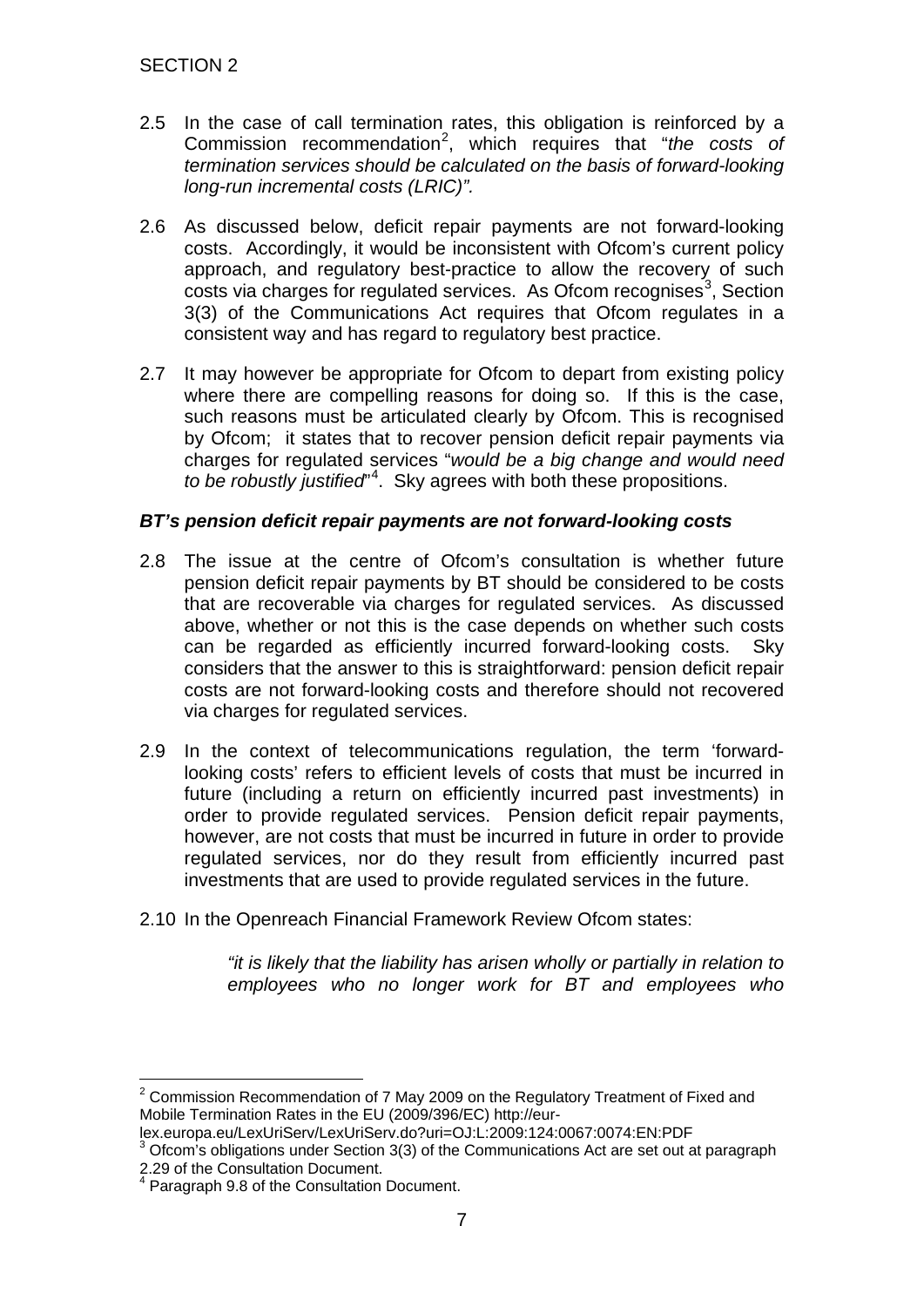*continue to work for BT but whose pension liability is in relation to past service." [5](#page-7-0)*

- 2.11 Sky agrees with this assessment. If deficit repair payments were to be allowed to be recovered via charges for regulated services, Sky would be paying for services delivered by BT before Sky had even entered the telecoms market.
- 2.12 Finally, Ofcom has emphasised that regulation should aim to replicate what would happen in a competitive market. For example, Ofcom (and before it, Oftel) has stated:

*"The function of economic regulation is generally to mimic the outcome of a competitive market"*[6](#page-7-1) ; and

*"It is a fundamental goal of price regulation to mimic the effects of a competitive market"* [7](#page-7-2)

- 2.13 In competitive markets companies with defined benefit pension schemes must compete with companies that do not have such schemes. Companies with defined benefit pension schemes that find they have a deficit of liabilities in relation to pension fund assets cannot charge a premium to pay for deficit repair.
- 2.14 BT has argued that:

*"the cost of servicing the deficit can only be paid out of current and future cash flow and therefore represents current and forward*looking costs that Openreach will be required to incur."<sup>5</sup>

- 2.15 That is a non-sequitur. While it is correct that servicing the pension deficit requires the allocation of future cash flow, it does not follow that such payments represent forward-looking costs in the sense in which that term is used in a regulatory context. In a regulatory context the term forward-looking cost does not mean 'payments made by a regulated entity in the future' as BT would have it.
- 2.16 In summary, pension deficit repair payments are not forward-looking costs in the sense in which that term is understood in telecommunications regulation. Given Ofcom's previous practice with regard to regulated charges, it would be wholly unjustifiable for Ofcom to conclude that they should form part of the allowable cost stack for deriving cost-oriented charges for regulated services.

<span id="page-7-0"></span> <sup>5</sup> Openreach Financial Framework Review Consultation document 5 December 2008, para A10.77.

<span id="page-7-1"></span> $6$  'Calls to mobiles: Economic depreciation' Oftel, September 2001,<br>http://www.ofcom.org.uk/static/archive/oftel/publications/mobile/depr0901.htm.

 $7$  'Wholesale Mobile Voice Call Termination', Ofcom Statement, 1 June 2004,

<span id="page-7-3"></span><span id="page-7-2"></span>http://www.ofcom.org.uk/consult/condocs/mobile\_call\_termination/wmvct/wmvct.pdf. <sup>8</sup> Consultation Document, paragraph 9.5.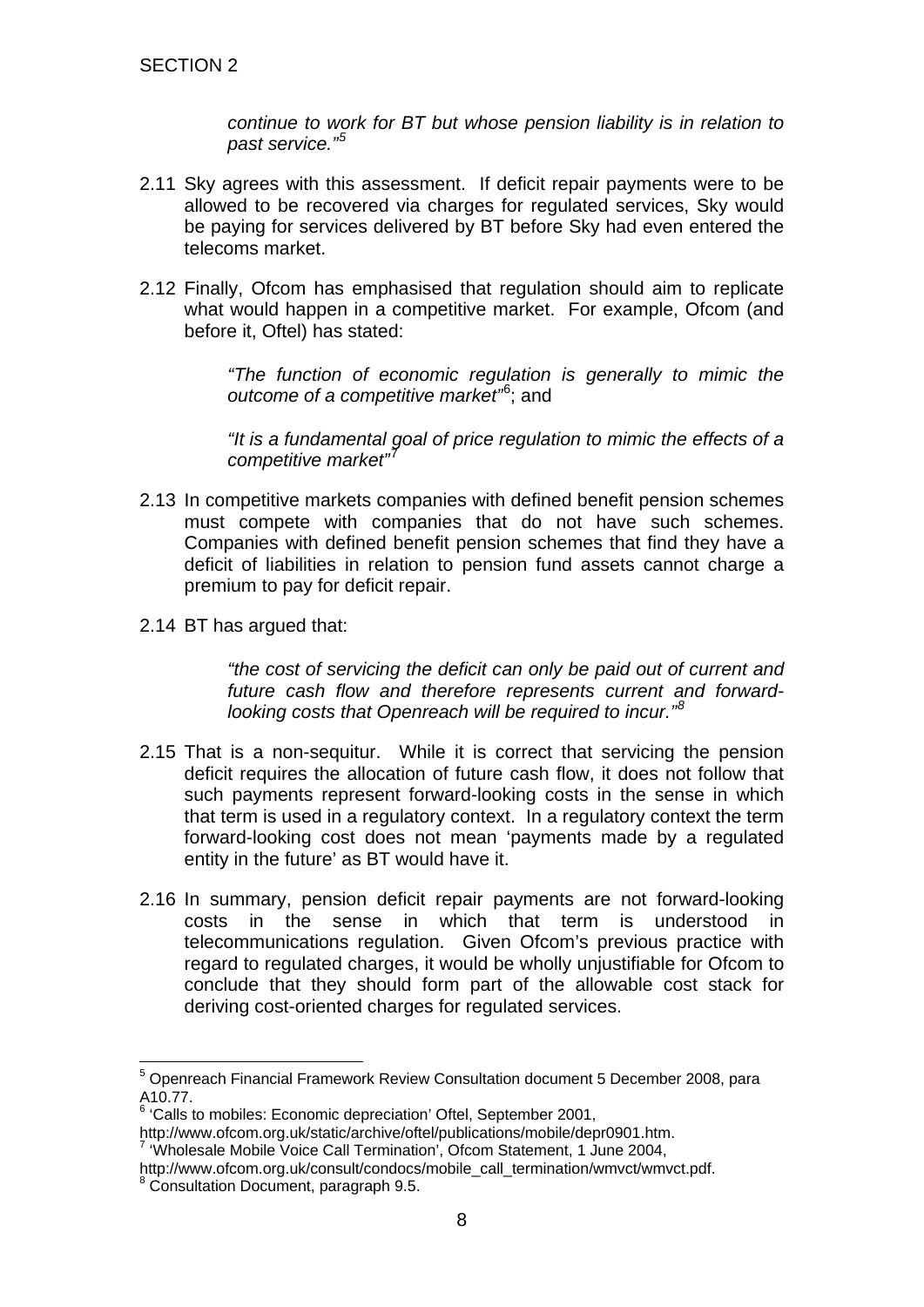### *Principles of pricing and cost recovery*

- 2.17 Ofcom has also suggested that its six principles of pricing and cost recovery provide an appropriate framework for assessing different options for treatment of deficit repair costs identified in the review. In Sky's view, not only is it appropriate to assess a proposal to recover pension deficit repair payments against these principles, it is incumbent on Ofcom to do so, given the fact that use of these six principles in evaluating matters such as this is normal practice on Ofcom's part; and, as recognised by Ofcom, it is has an obligation to regulate in a consistent way.
- 2.18 The six principles are as follows:
	- *Cost causation*: costs should be recovered from those whose actions cause the costs to be incurred.
	- *Cost minimisation*: the mechanism for cost recovery should ensure that there are strong incentives to minimise costs.
	- *Effective competition*: the mechanism for cost recovery should not undermine or weaken the pressures for effective competition.
	- *Reciprocity*: where services are provided reciprocally, charges should also be reciprocal.
	- *Distribution of benefits*: costs should be recovered from the beneficiaries especially where there are externalities.
	- *Practicability*: the mechanism for cost recovery needs to be practicable and relatively easy to implement.
- 2.19 A detailed assessment against these six principles is set out in Annex B, and summarised in Table 1 below. Deficit repair costs are clearly not caused by current customers. BT has significant opportunity to minimise costs but customers have none. Allowing BT to recover deficit repair payments could distort competition between communication providers using Openreach's wholesale products and communication providers (such as Virgin Media) using alternative infrastructure. Distribution of benefits works in BT's favour: when BT's pension was in surplus in the 1990's shareholders benefited through pension contribution holidays while customers continued to pay the full cost. And maintaining the status quo is clearly more practicable than the alternatives that have been put forward.

| Cost borne by BT   Costs recovered |                 |
|------------------------------------|-----------------|
|                                    | via charges for |
|                                    | regulated       |
|                                    | services        |

### **Table 1 - Six Principles analysis**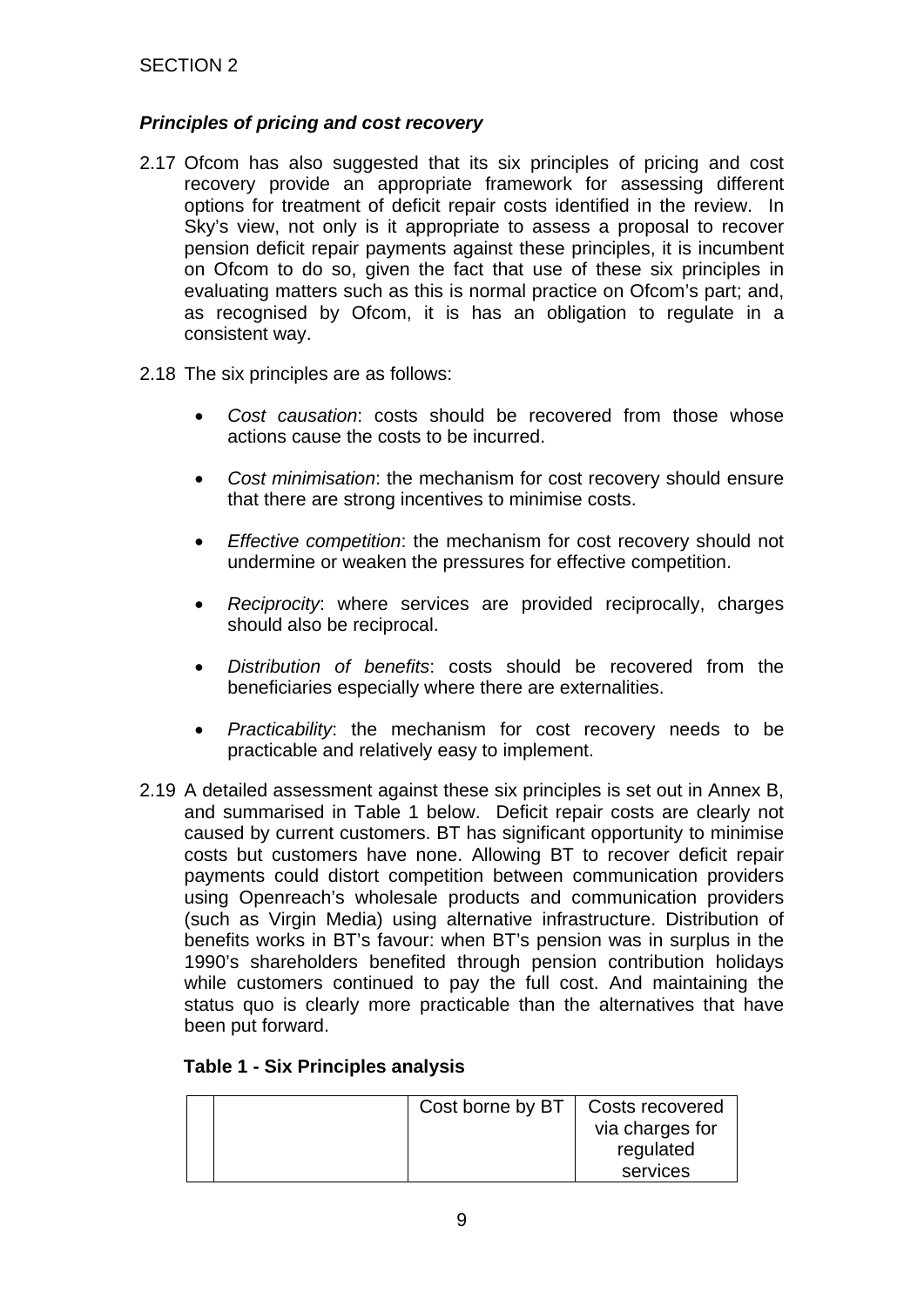|   | Cost causation               |     |     |
|---|------------------------------|-----|-----|
| っ | Cost minimisation            |     |     |
| 3 | <b>Effective competition</b> |     |     |
|   | Reciprocity                  | n/a | n/a |
| 5 | Distribution                 |     |     |
|   | benefits                     |     |     |
|   | Practicability               |     |     |

2.20 In summary, five of the six principles for cost recovery point unambiguously to the costs being borne by BT, and none of the principles points towards the costs being recovered via charges for regulated services. The six principles often point in opposite directions, so it is unusual to see such unambiguous results. This suggests that application of Ofcom's six principles provides no support for recovering the costs of pension deficit repair via charges for BT's regulated services.

## *How BT's deficit arose*

- 2.21 Sky has presented compelling arguments that there is no justification for allowing any pension deficit repair payments to be passed on through regulated charges. This section presents further reasons why most, if not all, of the pension deficit should not be recovered via charges for regulated services.
- 2.22 Sky reviews in Annex A the reasons why BT's deficit of £9.4 billion has arisen. In summary:
	- a) BT inherited a pension deficit of £626 million on privatisation in 1984. Since then BT has made no net deficit repair payments, and the value of the then unfunded liabilities has grown to around £4.5 billion in present value terms. The original deficit was disclosed on privatisation and would have been reflected in the initial share price in the same way as any other corporate debt. Shareholders therefore assumed responsibility for this liability and cannot expect to recover it through charges for regulated services.
	- b) Since 1990 BT's total cash contributions into the scheme have fallen short of the accounting cost of new liabilities by £1.1 billion (present value). This would have resulted in an additional profit for shareholders<sup>[9](#page-9-0)</sup>, and there would be no justification for allowing BT to recover this. To do so would involve customers paying twice for the relevant pension costs.

<span id="page-9-0"></span> $9$  Sky assumes that changes in regulated wholesale charges would have been passed on to all downstream retail customers, whether served by BT's retail divisions or by competing CPs. This is a reasonable assumption where markets are competitive at the retail level, and means that any allowance for pension costs in regulated charges will have been recovered across the entirety of BT's sales, i.e. both external and self-supply. This also appears to have been the assumption of most investment analysts commenting on Ofcom's pensions consultation, i.e. they assumed that BT would benefit across all regulated products, not just external sales.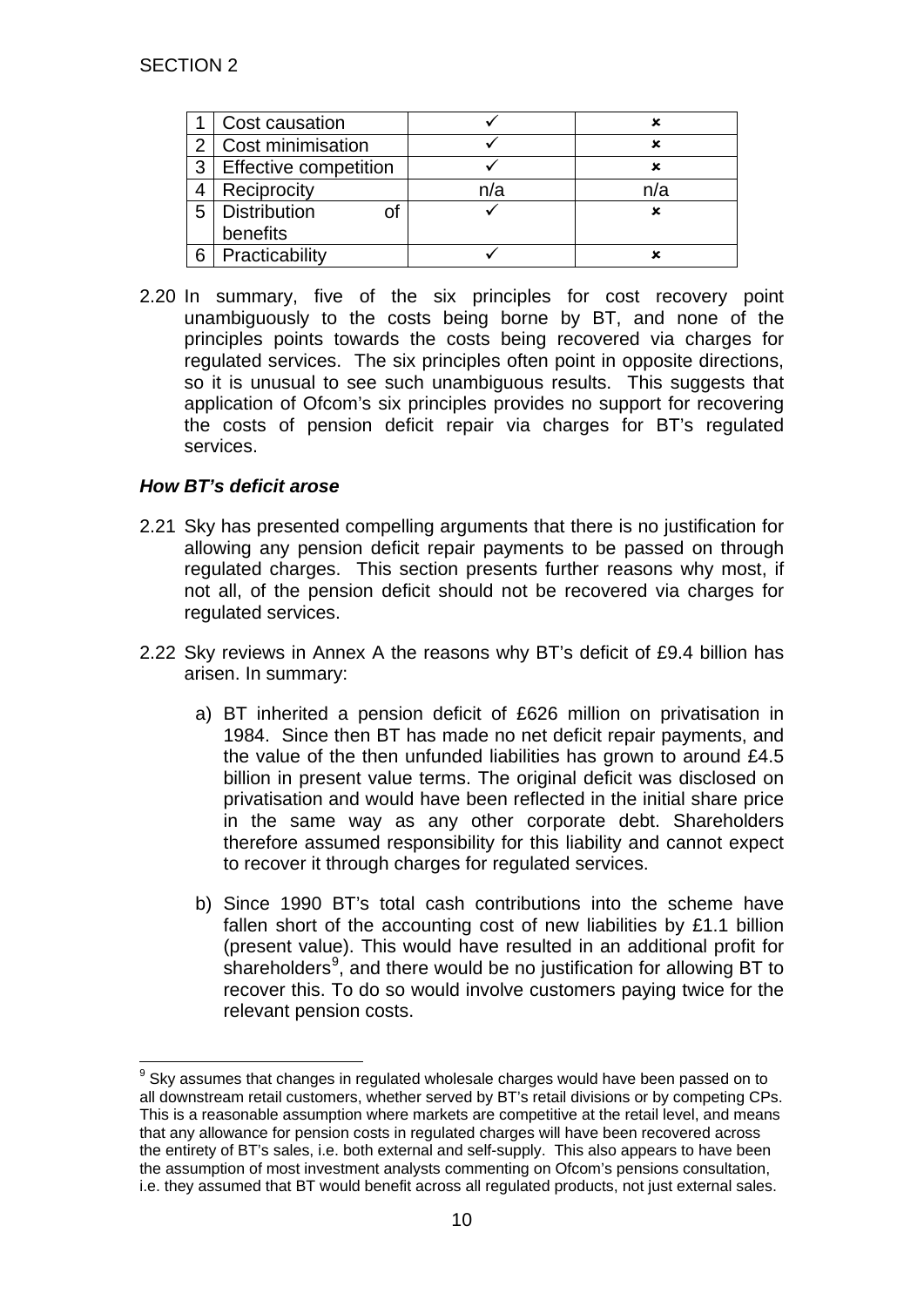- c) The remainder of the deficit is largely accounted for by BT underestimating the true cost of new pension liabilities in its past accounts, e.g. because longevity has grown faster than expected (18% of the September 2009 deficit) or through use of different accounting policies (14% of the deficit). This may have led to a historical shortfall in recovery of ongoing pension costs via charges for regulated services, to the benefit of BT's past customers. Even if this was the case, it will have been balanced by an inflated allowance for cost of capital, which failed to adjust for the impact of BT's pension risk on measured equity beta. The total of such additional profits, compounded over time at BT's cost of capital should be set against the amount of the deficit. This additional profit could be very substantial, possibly in the region of £5 billion in present terms (see paragraph [4.13,](#page-21-0) below). Hence, to the extent that BT's deficit is due to a shortfall in regulatory recovery of ongoing pension costs, this has already been balanced by additional returns to shareholders from an over-stated regulated cost of capital, and should be excluded from any allowed recovery of pension deficit repair costs via regulated charges.
- 2.23 As set out above, Sky considers that BT pension deficit repair payments should not be recovered via charges for regulated services. If, however, Ofcom takes the view that they should be (in part) recovered in this way, the above analysis suggests that the proportion of the deficit that should be recoverable from charges for regulated services would be small.

### *Inefficiency of BT's employment practices*

- 2.24 The size of BT's pension liabilities and hence its pension deficit depends on the number of members in the scheme and their salaries over time. If BT has employed more staff than necessary or paid them too much, this will have resulted in the deficit being higher today than it would otherwise have been.
- 2.25 Sky considers that BT's employment practices have been highly inefficient over the period since privatisation and continue to be so today. A range of examples of BT's in efficiency have been highlighted by TalkTalk Group in its evidence to support its appeal to the Competition Appeal Tribunal ('CAT') against the LLU Charge Control. Examples of past and current inefficiency include:
	- a) BT's policy of never making any compulsory redundancies despite the fact that virtually every competitor to BT has done so;
	- b) a large pool of under-employed staff awaiting redeployment (to avoid compulsory redundancy);and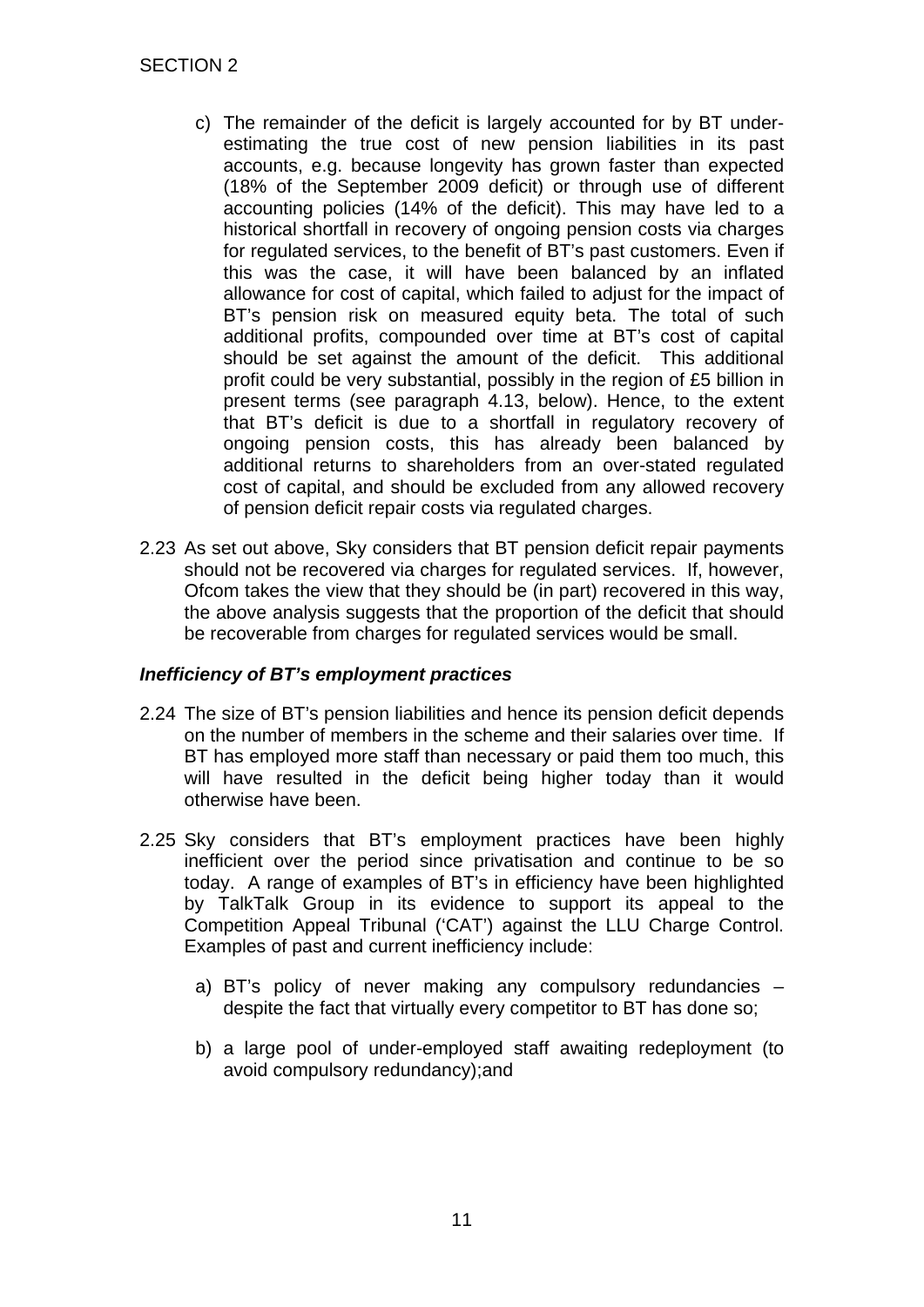- c) overall employee costs (wages, pension and other on-costs) 5% higher than best practice<sup>[10](#page-11-0)</sup>.
- 2.26 The fact that BT was able to announce £1.6 billion efficiency cost savings in the 9 months to December 2009 is indicative of past inefficiency<sup>[11](#page-11-1)</sup>.
- 2.27 These and other factors will inevitably have increased the absolute value of the pension deficit. The slow rate of improvement in BT's efficiency suggests that incentives to date to do so have been too weak. If Ofcom were to allow pension deficit repair payments, this would further weaken these incentives.
- 2.28 Ofcom should include an explicit principle that specifies that only efficiently incurred pension costs should be allowable, with the definition of efficiently incurred related to modern best practice in competitor companies and in other sectors. Should any recovery of pension deficit repair costs via regulated charges be permitted (notwithstanding Sky's earlier argument that none should be permissible) it should be reduced by the estimated amount of historical inefficiency.

### *Irrelevance of other regulators' approaches*

- 2.29 The Consultation Document includes an assessment of how other regulators have approached the treatment of pension deficit repair payments. Although some regulators have allowed full or partial recovery of pension deficit repair via regulated charges, Ofcom's helpful discussion highlights the facts that:
	- a) other regulators who allow pension deficit repair payments to be recovered via regulated charges have an explicit 'duty to finance' which Ofcom does not;
	- b) telecoms is highly contestable at the margins, whereas this is less so for other regulated sectors. Hence other regulators may be less concerned about the potential impact on competition of allowing deficit repair to be recovered via regulated charges<sup>[12](#page-11-2)</sup>; and
	- c) other regulated companies have a higher proportion of their businesses subject to regulation.
- 2.30 In addition, those regulators who allow recovery of pension deficit repair costs via regulated charges also base allowable ongoing costs on cash payments into the pension fund rather than on accounting values. Ofcom's approach of basing ongoing costs on accounting values is a more reliable measure of the true economic cost. If cash costs are used

<span id="page-11-0"></span><sup>&</sup>lt;sup>10</sup> KPMG Efficiency report section 4.2.1 (report commissioned by Ofcom for the Openreach Financial Framework Review).<br><sup>11</sup> BT Group press release 11 February 2010.

<span id="page-11-2"></span><span id="page-11-1"></span><sup>&</sup>lt;sup>12</sup> When Ofgem consulted on allowing deficit repair payments few objections were raised, illustrating that different competitive dynamics operate in that sector.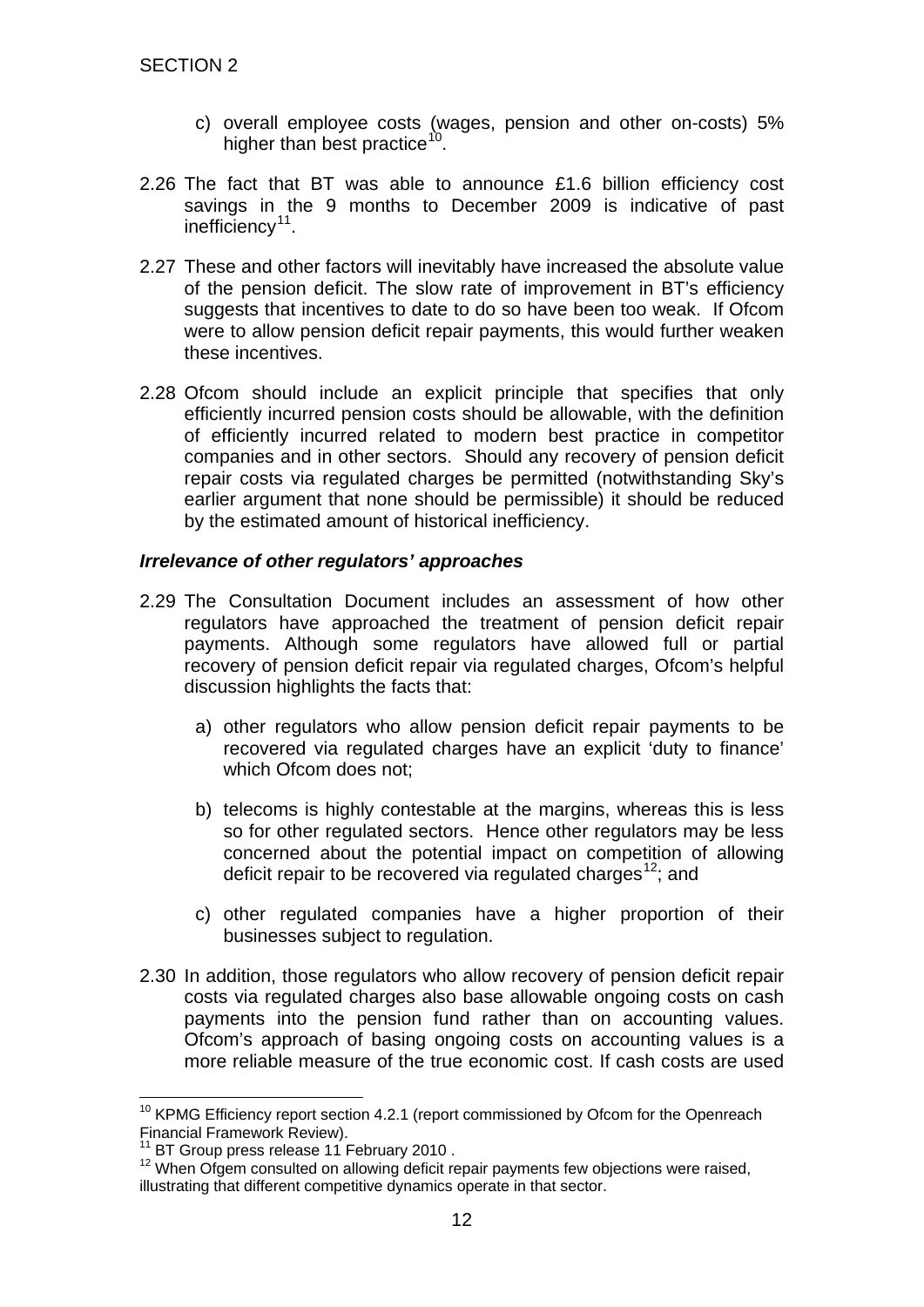instead, there is a greater chance that allowed ongoing costs will fall short of true costs, and hence a stronger case for allowing deficit repair costs (also on a cash basis). So although there is some logical consistency in the approach adopted by other regulators, it has nothing to recommend itself to Ofcom.

2.31 Sky considers that decisions by other regulators do not in any way comprise "*precedent*" that Ofcom must follow when reaching its decisions on the matters addressed in the Consultation Document. Instead, as Ofcom recognises, it must base its approach on its own legal duties, and the specific circumstances of the telecommunications sector.

### *Revaluation of BT's regulatory asset base*

2.32 Ofcom also briefly raises the prospect that BT's pension deficit may cause it to undertake a revaluation of BT's regulatory asset base. Ofcom states:

> *"If we believed that BT's current pension deficit had been incurred to some extent as a result of payments being too low in the past, then by association the RAB would also be understated. We would therefore need to find a robust method for adjusting the RAB to reflect higher costs in the past.*

> *The materiality of such an adjustment would be dependent on the extent to which previously reported pension costs were understated. This is a complex assessment and would likely require a degree of regulatory judgment to determine firstly whether previous payments were too low, and secondly, to what extent they were too low." [13](#page-12-0)*

- 2.33 This would comprise an alternative way for BT to recover the costs of its pension deficit from customers of its regulated services.
- 2.34 Such *ex post* adjustment of regulatory asset base would raise very complex issues as to both (a) the desirability of re-opening valuation of assets based on hindsight, and (b) how appropriate adjustments might be undertaken. In particular, it is clear that:
	- a) any such revaluation should be limited to changes that are wholly outside BT's control that have since raised the cost of capitalised labour inputs, and
	- b) if a re-evaluation of the capitalised labour component of BT's regulatory asset base were to be undertaken, a full and proper review of the extent to which labour costs were efficiently incurred would be necessary.

<span id="page-12-0"></span><sup>&</sup>lt;sup>13</sup> Paragraphs 9.11 to 9.12 of the consultation document.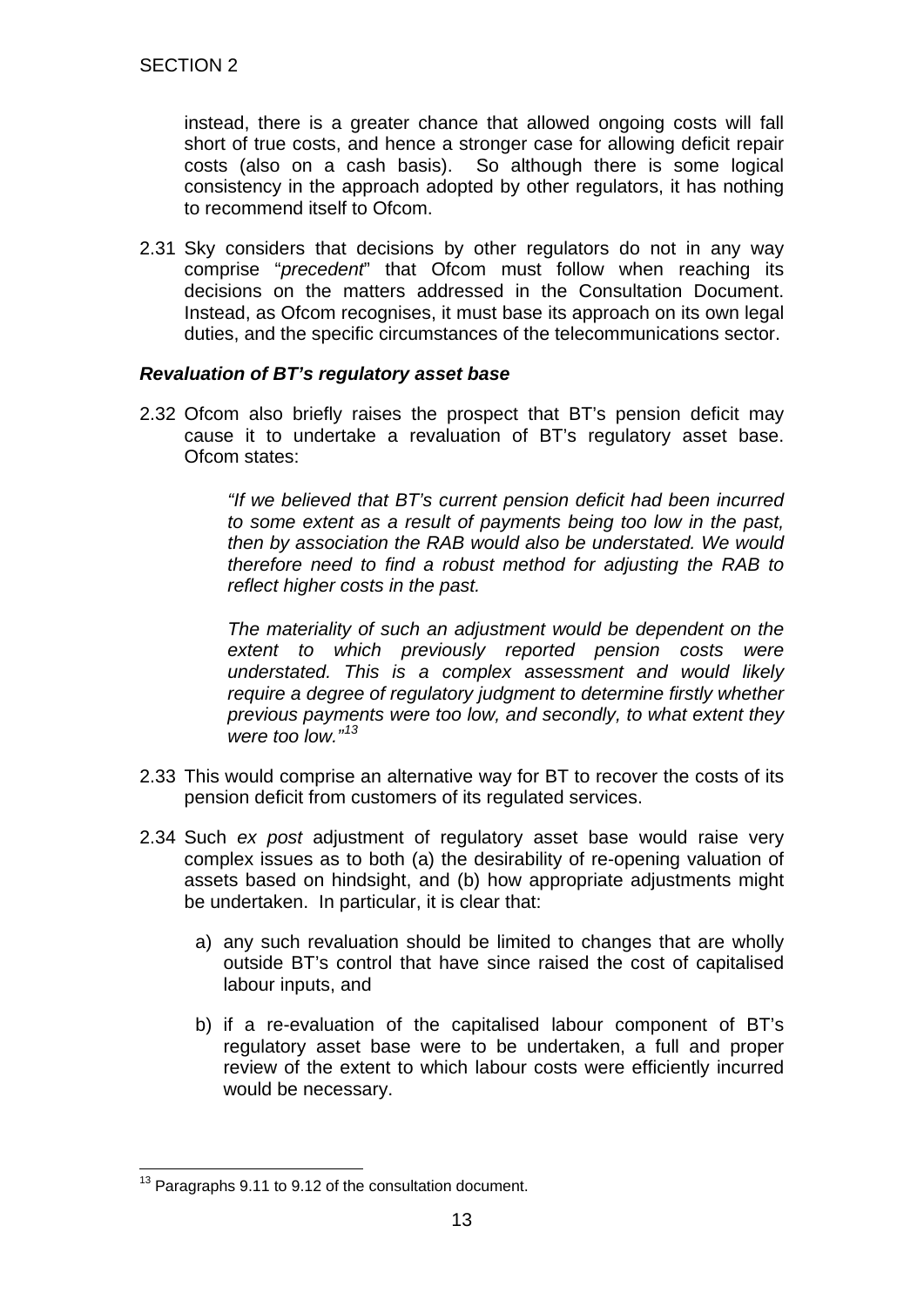2.35 As discussed above, there is now considerable evidence available that suggests that such a review could result in a downward revaluation of the extent of BT's past capitalised labour costs.

### *Conclusions*

- 2.36 Sky considers that there are exceptionally strong grounds for *not* allowing BT to recover deficit repair costs via higher charges for regulated services:
	- a) there is a well-established principle that regulated charges should be based on forward-looking long run incremental costs; pension deficit repair costs are neither forward-looking nor incremental;
	- b) application of the six principles of pricing and cost recovery points overwhelmingly toward BT shareholders bearing the cost of deficit repair, not BT's customers. Reasons include incentives to minimise costs, distortion of competition, distribution of benefits and practicability;
	- c) allowing recovery of pension deficit repair costs via regulated charges would result in a substantial transfer of wealth from BT's customers to BT's shareholders and would be unrepresentative of competitive markets; and
	- d) Other regulators have different legal duties and their treatment of pension deficits has little relevance to Ofcom's consideration.
- 2.37 There is no obvious case for adjusting capitalised labour values to reflect the possible under-valuation of pension liabilities, and, even if a case were to be made, it is not clear that a sufficiently thorough re-evaluation of costs would result in a net increase in capitalised labour value.
- 2.38 In view of the above, it would be wholly irrational and contrary to Ofcom's obligation to regulate in a consistent way to allow recovery of deficit repair costs via regulated charges. Even were Ofcom to do this (either directly or through revaluation of capitalised labour), the amount recoverable via regulated charges should be adjusted to reflect:
	- a) the present value of the deficit inherited at privatisation and the extent to which BT's past payments into the pension fund have fallen short of the amounts recovered through past regulated charges:
	- b) the extent to which previous charge controls may have been overgenerous to BT in other respects, e.g. in the cost of capital allowance; and
	- c) the extent to which the absolute size of the deficit may have been increased due to historic inefficiency in BT's labour practices.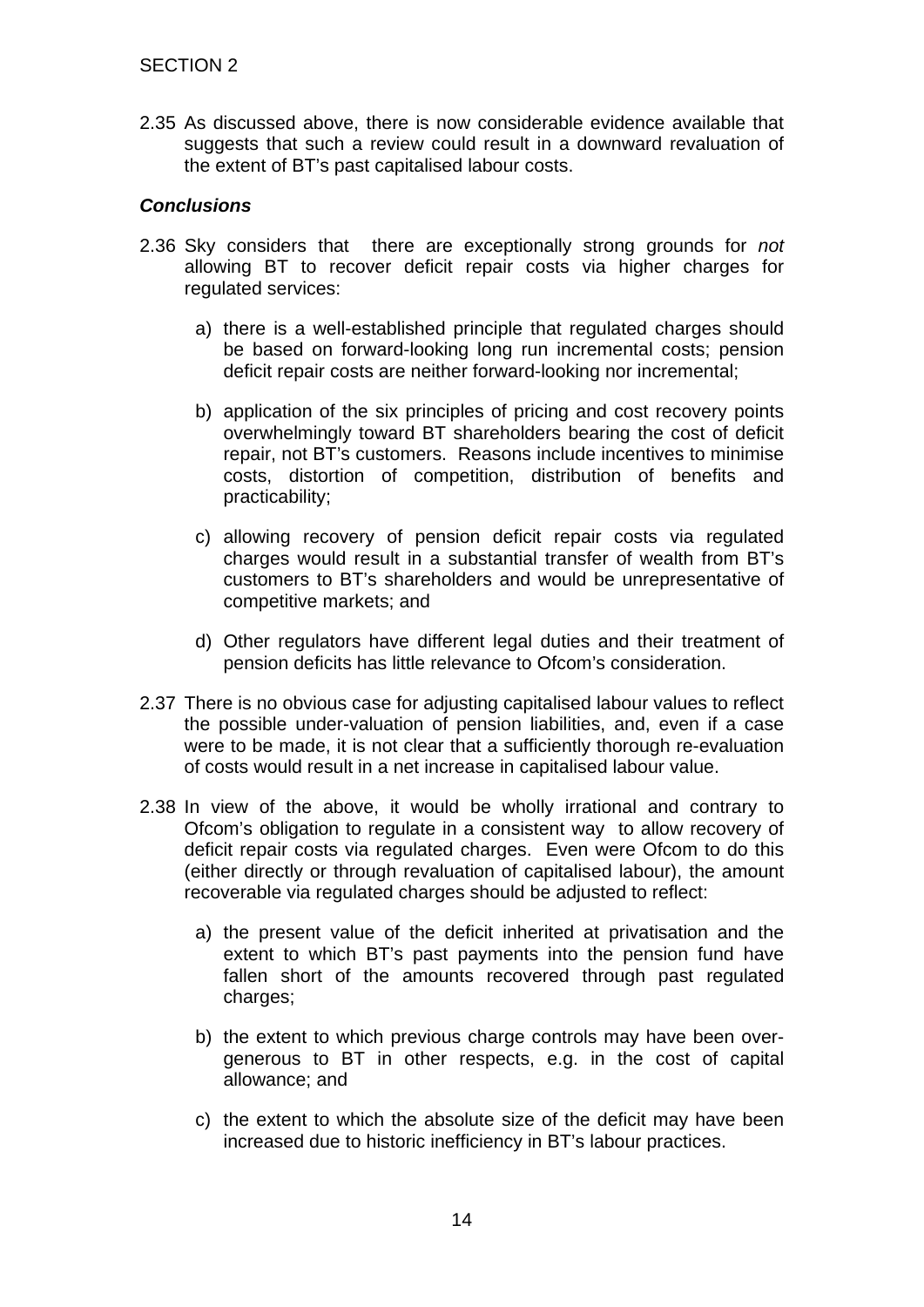### **SECTION 3. HOW TO MEASURE ONGOING PENSION COSTS**

#### *Introduction*

- 3.1 Ofcom's consultation also addresses an issue concerning the amount of ongoing pension cost that should be included in regulated charges. These are affected by the discount rate selected to value future pension liabilities. Ofcom puts forward three options for measuring ongoing pension costs<sup>[14](#page-14-0)</sup>:
	- a) the status quo, using BT's published accounting costs, which are currently calculated in accordance with the IAS19 accounting standard;
	- b) reassessing reported pension costs on the basis of a different discount rate when estimating the present value of the current commitments to employees, with options for the discount rate including (i) the risk-free rate, and (ii) a discount rate tailored to the risk characteristics of the specific liabilities; and
	- c) estimating ongoing service costs based on the cash payments made by BT into the pension scheme.

### *IAS19 accounting standard*

- 3.2 In Sky's view, there is no reason at all to depart from the existing approach of using the costs as measured in BT's published accounts, which are calculated in accordance with the IAS19 accounting standard.
- 3.3 Ofcom's decision to re-examine the current approach appears to have been influenced by recent discussion within the Accounting Standards Board ('ASB') about the appropriateness of estimating the present value of pension fund liabilities using the current approach of a discount rate based on AA bond vields, as specified in IAS19.<sup>[15](#page-14-1)</sup>
- 3.4 The IAS19 standard explains the basis for the choice of discount rate as follows (emphasis added):

*"One actuarial assumption which has a material effect is the discount rate. The discount rate reflects the time value of money but not the actuarial or investment risk. Furthermore, the discount rate does not reflect the enterprise-specific credit risk borne by the enterprise's creditors, nor does it reflect the risk that future experience may differ from actuarial assumptions."[16](#page-14-2)*

3.5 In other words, the intention behind the IAS19 accounting standard is that the discount rate used to value pension fund liabilities should reflect

<span id="page-14-0"></span> <sup>14</sup> Paragraph 9.34 of the Consultation Document.

<sup>&</sup>lt;sup>15</sup> Paragraph 9.35 of the Consultation Document.

<span id="page-14-2"></span><span id="page-14-1"></span><sup>16</sup> IAS19 paragraph 79.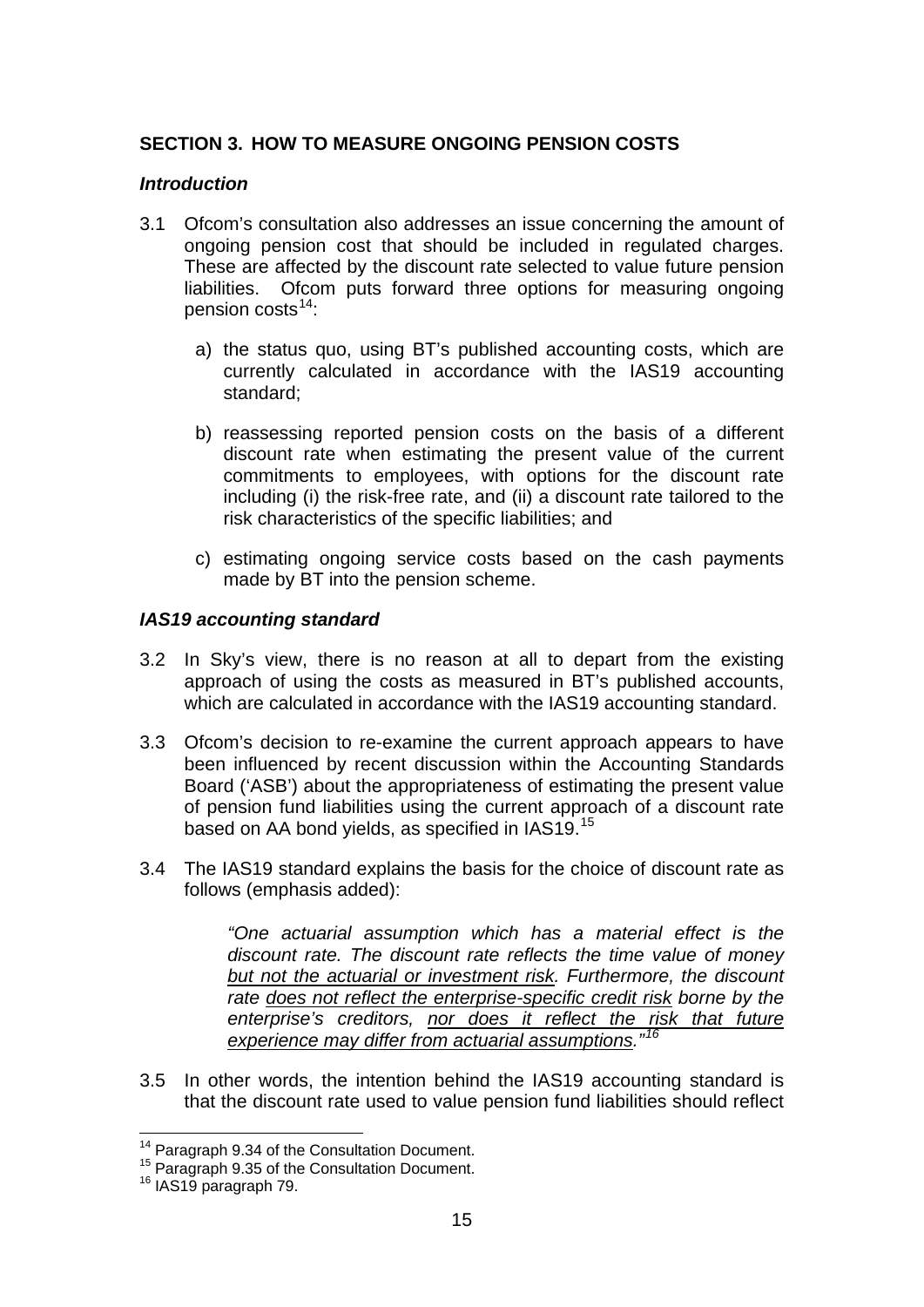the time value of money but *not* the expected return on assets (investment risk), credit risk or actuarial uncertainty. This effectively excludes all the reasons which are conventionally used to justify using higher discount rates<sup>[17](#page-15-0)</sup>, and is entirely consistent with the reasoning in the ASB discussion paper.

- 3.6 IAS19 requires a firm to choose a discount rate by reference to the market yield on long term high quality corporate bonds.<sup>[18](#page-15-1)</sup> This is widely interpreted to mean that the discount rate can be based on the market yield on corporate bonds with a credit rating of AA (IAS19 does not explicitly specify AA rated bonds).
- 3.7 The ASB's discussion of appropriate discount rates has been prompted by the recent divergence between AA bond yields and gilts as a result of the credit crunch, as the 'flight to quality' drove up yields on corporate debt and drove down yields on gilts.<sup>[19](#page-15-2)</sup>
- 3.8 The key question for Ofcom's purpose, however, is whether following the existing accounting standard requires BT to use a discount rate that is 'too high' (compared, for example, to the risk free rate) and therefore undervalues its pension fund liabilities.
- 3.9 That is not the case. The IAS19 definition is specified in terms of high quality corporate bonds, and its interpretation to mean any form of AA rated bond gives companies considerable discretion in the choice of discount rate. The chart below illustrates the distribution of bond yields in the iBoxx 15 year bond index which is used by BT and many other companies for IAS19 purposes:

<span id="page-15-0"></span> <sup>17</sup> The consultation document para 4.27 quotes Robert Peston: '*the discount rate assumes the assets will increase in value at the rate of interest paid by big sound companies for borrowing money'*. This is potentially misleading as IAS19 is quite clear that that the discount rate excludes investment risk, i.e. expected growth in asset values over and above risk free rate.

<span id="page-15-1"></span>*<sup>18</sup> IAS19 states: "determine the discount rate by reference to market yields at the balance sheet date on high quality corporate bonds (or, in countries where there is no deep market in such bonds, government bonds) of a currency and term consistent with the currency and term of the post-employment benefit obligations".*

<span id="page-15-2"></span>A similar point was recently made by the UK Pensions Regulator who criticised use of the AA bond rate to calculate liabilities: "there should be less weight put on FRS17 as a measure, given that higher corporate bond yields have led it to diverge from other measures". [www.thepensionsregulator.gov.uk/pdf/SchemeFundingAnalysis2008.pdf](http://www.thepensionsregulator.gov.uk/pdf/SchemeFundingAnalysis2008.pdf) page 7.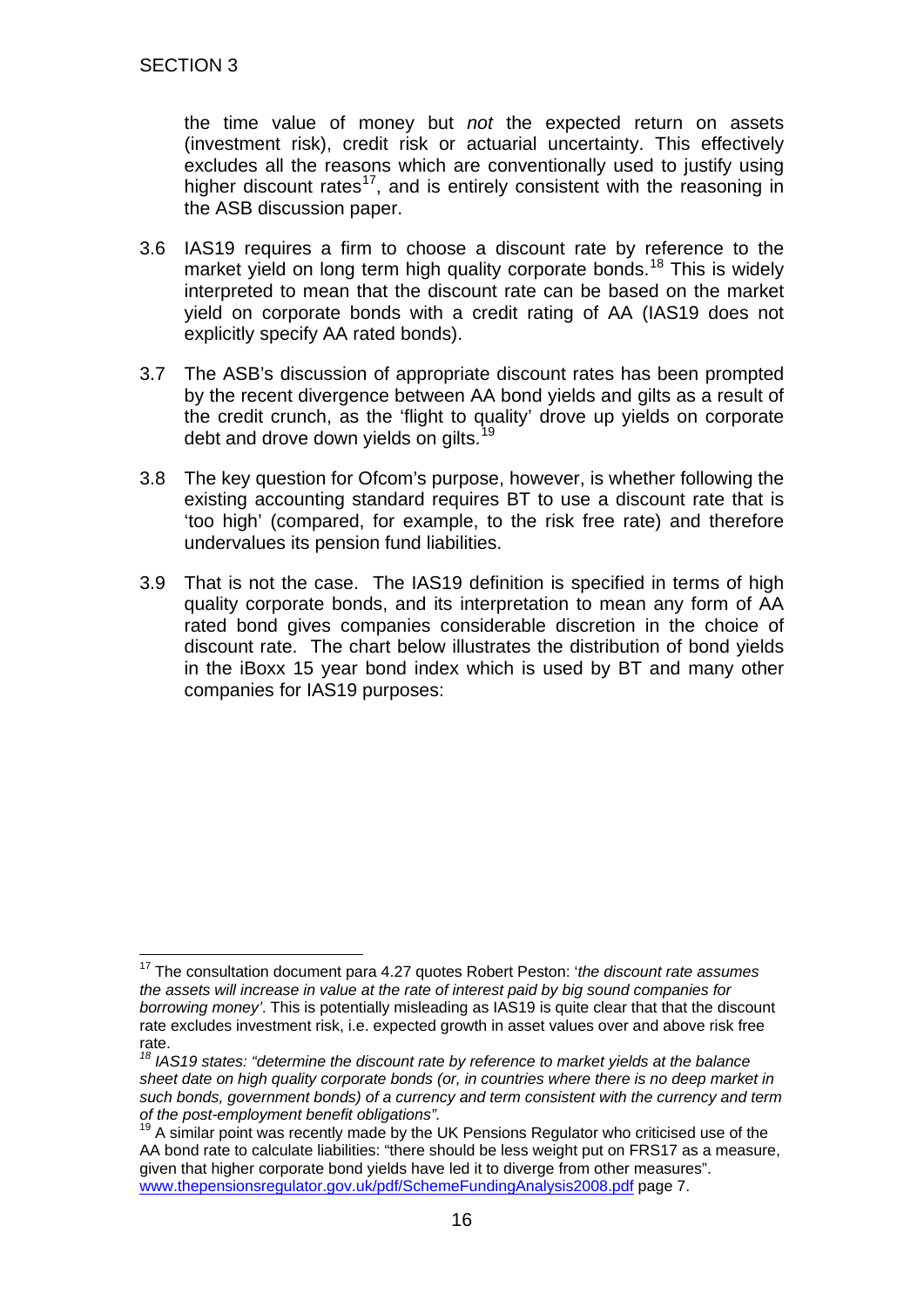

- 3.10 The weighted average yield on this date (which is what would have been used by BT) was 5.53%, but the chart shows that there was in fact a wide variation between the highest and lowest quality bonds within the index. BT could have used a yield of 5.3% or even 5.15% and still have argued that this was representative of a quality bond yield. Subtracting the long term inflation estimate of 3.5% (from BT's December 2009 IAS valuation) from 5.15% gives a real discount rate of 1.65%, which is *below* the real risk free rate of 2% used by Ofcom in the Openreach Financial Framework review.
- 3.11 This demonstrates that there is no case for Ofcom to change the basis on which it calculates ongoing pension costs. If BT considers that its current approach to using the AA bond rate underestimates its true ongoing pension costs, it has a duty to its shareholders to exploit the discretion within the IAS19 standard and use a lower discount rate.

## *Other options for measuring ongoing costs*

- 3.12 Given that BT's accounts (prepared according to the IAS19 standard) measure the true economic cost of BT's ongoing pension commitments, there is no reason for Ofcom to adopt a bespoke discount rate tailored to the risk characteristics of the specific liabilities. Aside from the methodological difficulties of devising and implementing a bespoke approach, adopting a separate 'regulatory' measure of economic cost would be contrary to Ofcom's obligation to regulate in a transparent manner.
- 3.13 Similarly, there is no reason why Ofcom should base regulated charges on cash contributions instead of accounting costs As Ofcom notes: "*BT's ongoing cash contributions are less of a reflection of the true economic costs of current pension obligations, and more a reflection of a complex*  bargaining process between the company and its Trustees".<sup>[20](#page-16-0)</sup> There are various reasons why cash contributions may not reflect the true economic cost. For example, if Ofcom were to disallow pension deficit

<span id="page-16-0"></span><sup>&</sup>lt;sup>20</sup> Consultation document paragraph 9.54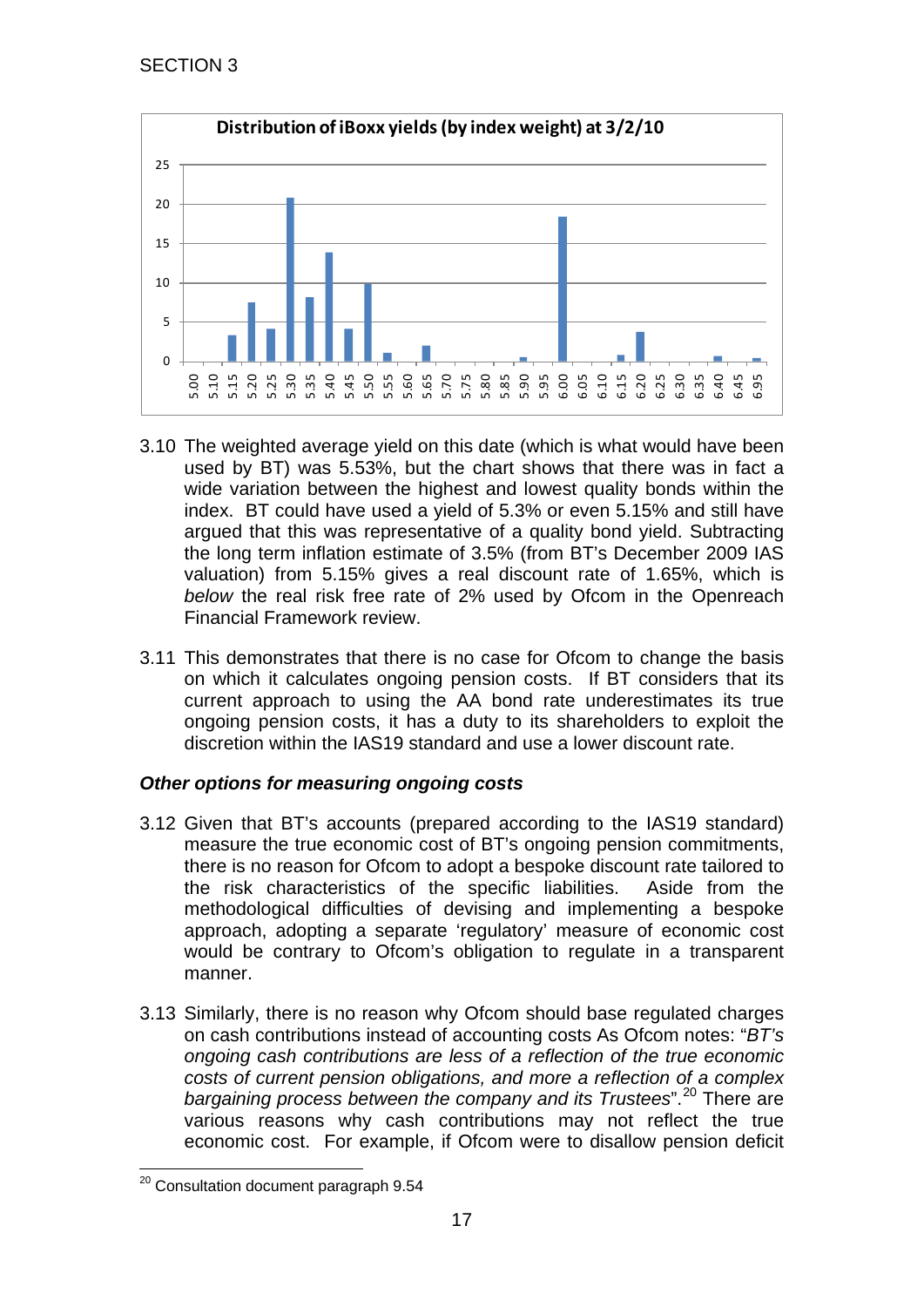repair costs but allow ongoing costs on a cash basis, there may be an incentive on BT to negotiate with its pension fund Trustees higher ongoing cash contributions in exchange for lower deficit repair contributions. As a minimum, Ofcom would need to review and assess the validity of any assumptions on which cash contributions were based, increasing the level of regulatory intervention.

### *Conclusions*

3.14 There is no sound case for Ofcom to adopt a different basis for calculating ongoing pension costs to the current approach. While some concern has recently been expressed that the approach currently used by BT, following the IAS19 standard, results in a use of a discount rate that undervalues the liabilities of its pension fund, this fails to have regard to the fact that the IAS19 standard allows BT considerable discretion in its choice of discount rate, and that BT, if it so chose, could adopt a lower discount rate.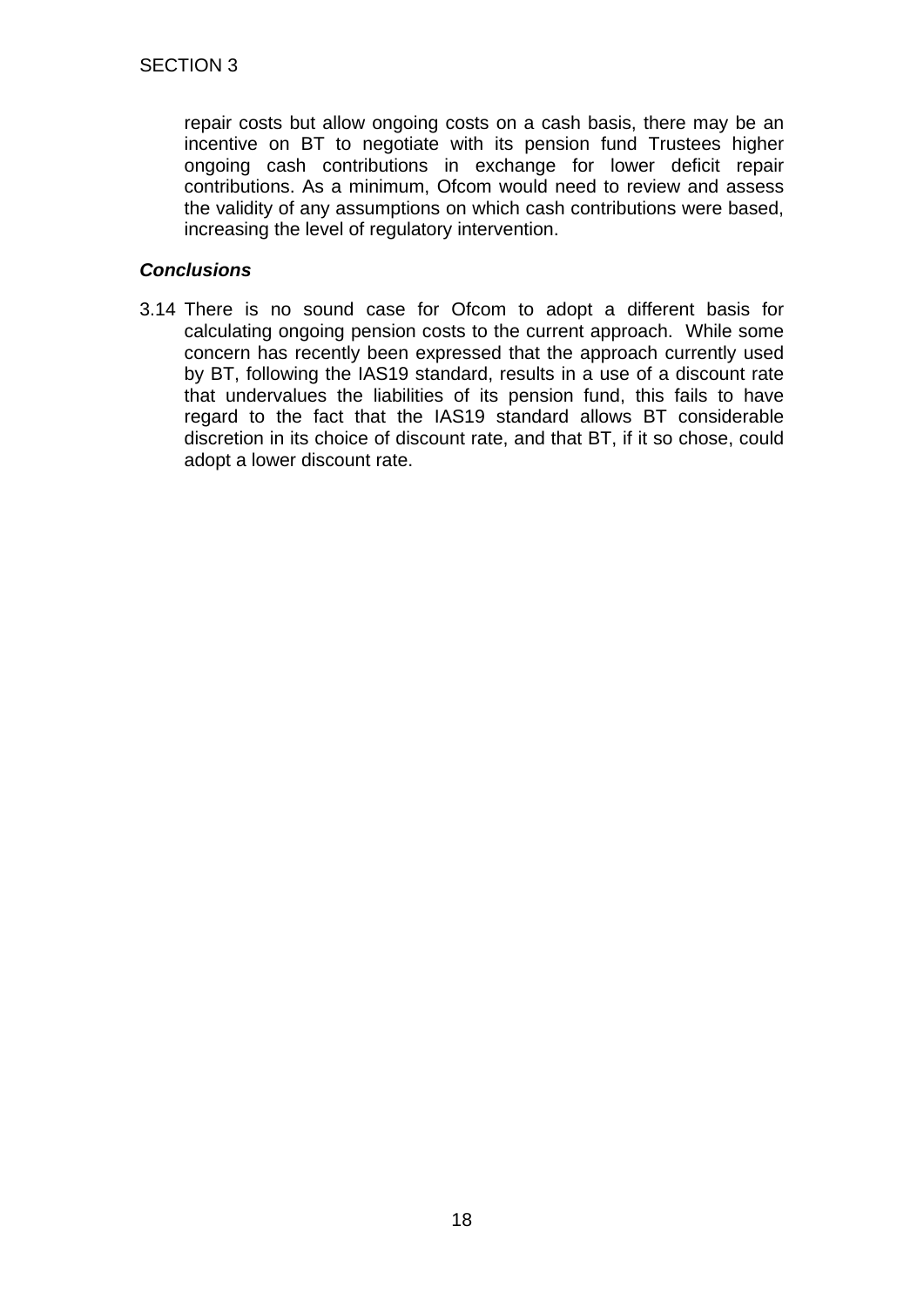### **SECTION 4. ADJUSTING BT'S COST OF CAPITAL**

#### *Introduction*

- 4.1 Ofcom's consultation document recognises that recent academic analysis shows that having a large defined benefit pension scheme increases a regulated firm's cost of capital when that cost of capital is calculated using the firm's equity beta. $21$  This view appears to be confirmed in the report on this matter commissioned by Ofcom from Professor Ian Cooper.<sup>[22](#page-18-1)</sup>
- 4.2 Professor Cooper's report argues that: (a) the increase in the cost of capital that is caused by the pension scheme effect is not as large as that previously estimated by other academics, and (b) estimation of the appropriate level of adjustment to the regulated firm's cost of capital would be "*a matter of regulatory judgment*", rather than something that is amenable to precise quantification.
- 4.3 Neither of these issues, however, are good reasons for making no adjustment at all to Openreach's cost of capital, if, as seems likely, such an adjustment is appropriate. In particular, where there is a sound basis for regulation, the exercise of well-informed expert judgement is a normal part of regulating effectively. For example, similar observations to those made by Professor Cooper were made about the difficulties of disaggregating Openreach's cost of capital from the rest of  $BT^{23}$ . In that case, having concluded that it was evident that "*a distinct copper access business would face [less] systematic risk as BT group as a whole*" [24](#page-18-3) Ofcom used its judgement to estimate the effect of that lower risk on Openreach's cost of capital, taking into account all the evidence available to it.
- 4.4 Sky considers that, now that this issue has been recognised, it is both appropriate and necessary for Ofcom to revise its estimate of Openreach's cost of capital to take into account BT's pension scheme. If Ofcom were to commission further work from suitable experts, it could come up with a scheme for estimating the impact with sufficient accuracy that it could form a useful input to the process for determining

<span id="page-18-0"></span><sup>&</sup>lt;sup>21</sup> Paragraph 7.9 of the Consultation Document.

<span id="page-18-1"></span><sup>&</sup>lt;sup>22</sup> 'The effect of defined benefit pension plans on measurement of the cost of capital for UK regulated companies, A report for Ofcom'. 2 September 2009. Professor Cooper states that the adjustment to a regulated firm's cost of capital required in order to take account of the effect of its pension scheme is "*probably downwards*" (page 3 of Professor Cooper's report).

<span id="page-18-2"></span><sup>&</sup>lt;sup>23</sup> Professor Cooper commented on the PwC analysis (which fed into Ofcom's approach to disaggregation) "*Overall, my interpretation of the evidence is that PwC has made heroic efforts to extract the maximum amount of information out of data that are, essentially, uninformative about the problem to be addressed. I believe that this creates econometric and other problems that are so great that the conclusions must be extremely limited.*"('Comments on the document: Disaggregating BT's beta by PwC, June 2005', Ian Cooper, London

<span id="page-18-3"></span><sup>&</sup>lt;sup>24</sup> Paragraph 7.75 in 'Ofcom's approach to risk in the assessment of the cost of capital', 18 August 2005.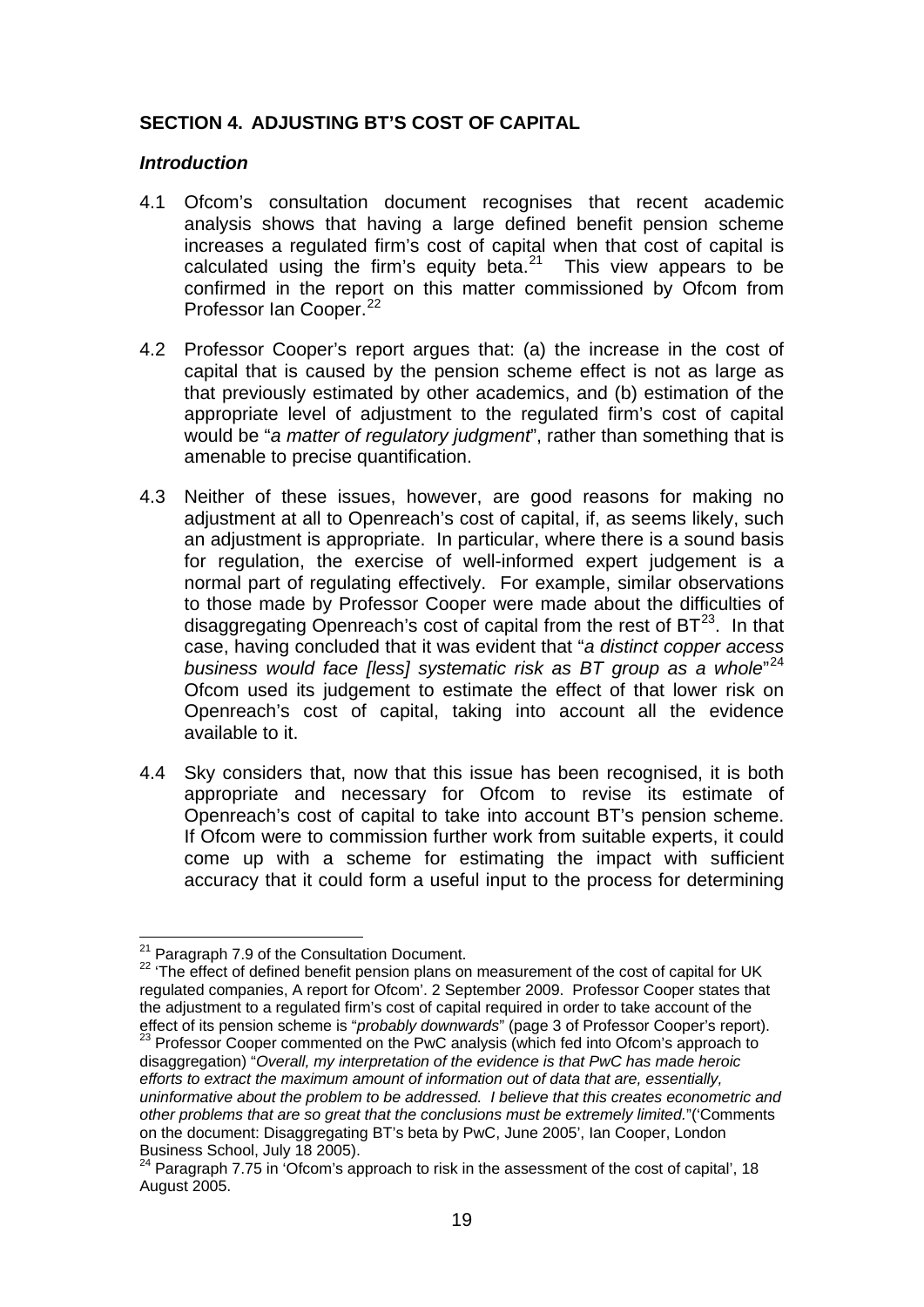Openreach's cost of capital. Simply assuming that the impact is zero is not a tenable option.

### *Quantifying the impact of making an adjustment to Openreach's cost of capital*

- 4.5 Jin, Merton and Bodie (2006) ("JMB") provided an estimate of the extent to which a firm's cost of capital is raised by having a defined benefit pension scheme. In his paper, Professor Cooper advances a number of reasons (denoted 'attenuation mechanisms') why the increase in the cost of capital may not be as large as posited in JMB.
- 4.6 Sky provides a brief commentary on the attenuation mechanisms proposed by Professor Cooper in Annex C, but in Sky's view there are three mechanisms that are most likely to apply to BT's case: tax credits, regulatory expectations and risk sharing with employees. Taken together, Sky estimates these *could* reduce the size of the JMB adjustment by up to 42% (see paragraph [C.15\)](#page-35-0). Allowing for some additional factors which Sky has not quantified explicitly, it seems reasonable that the overall attenuation *could* be as much as 50%.
- 4.7 In the following paragraphs Sky shows that magnitude of the adjustment for pension risk is extremely material, even allowing for an attenuation factor of 50%. This underlines the need for Ofcom to take explicit consideration of the adjustment going forward, and also highlights the importance of taking into account the cumulative gains that BT has made to date from inflated cost of capital when considering any allowance for deficit repair payments.
- 4.8 The JMB paper specifies an adjustment to the asset beta to exclude the effect of pension risk. The asset beta is a hypothetical measure of the beta that a firm would have if it had no debts and were financed entirely by equity. The formula for the adjustment is as follows<sup>25</sup>:

$$
\hat{\varepsilon}_{OA} = \frac{PA}{OA} (\beta_{PA} - \beta_{PL}) - \frac{(PA - PL)}{OA} \left( \frac{E}{(E + D)} (\beta_E - \beta_D) - (\beta_{PL} - \beta_D) \right)
$$

4.9 Sky assumes the same input parameters as used in Professor Cooper's paper and the  $\beta$ <sub>E</sub> for Openreach from Ofcom's recent OFF review:

|                              |                       | ВT     | Openreach |
|------------------------------|-----------------------|--------|-----------|
| Equity (£m)                  | F                     | 11,140 | 11,140    |
| Debt (£m)                    | D                     | 7,082  | 7,082     |
| Pension Assets (£m)          | <b>PA</b>             | 29,353 | 29,353    |
| Pension Liabilities (£m)     | PL                    | 33,326 | 33,326    |
| <b>Operating Assets (£m)</b> | <b>OA</b>             | 22,195 | 22,195    |
| Pension asset beta           | $\beta_{\mathsf{PA}}$ | 0.410  | 0.410     |
| Pension liability beta       | $\beta_{PL}$          | 0.175  | 0.175     |

<span id="page-19-0"></span><sup>&</sup>lt;sup>25</sup> Adapted from Jin, Merton and Bodie (2006), equation 12.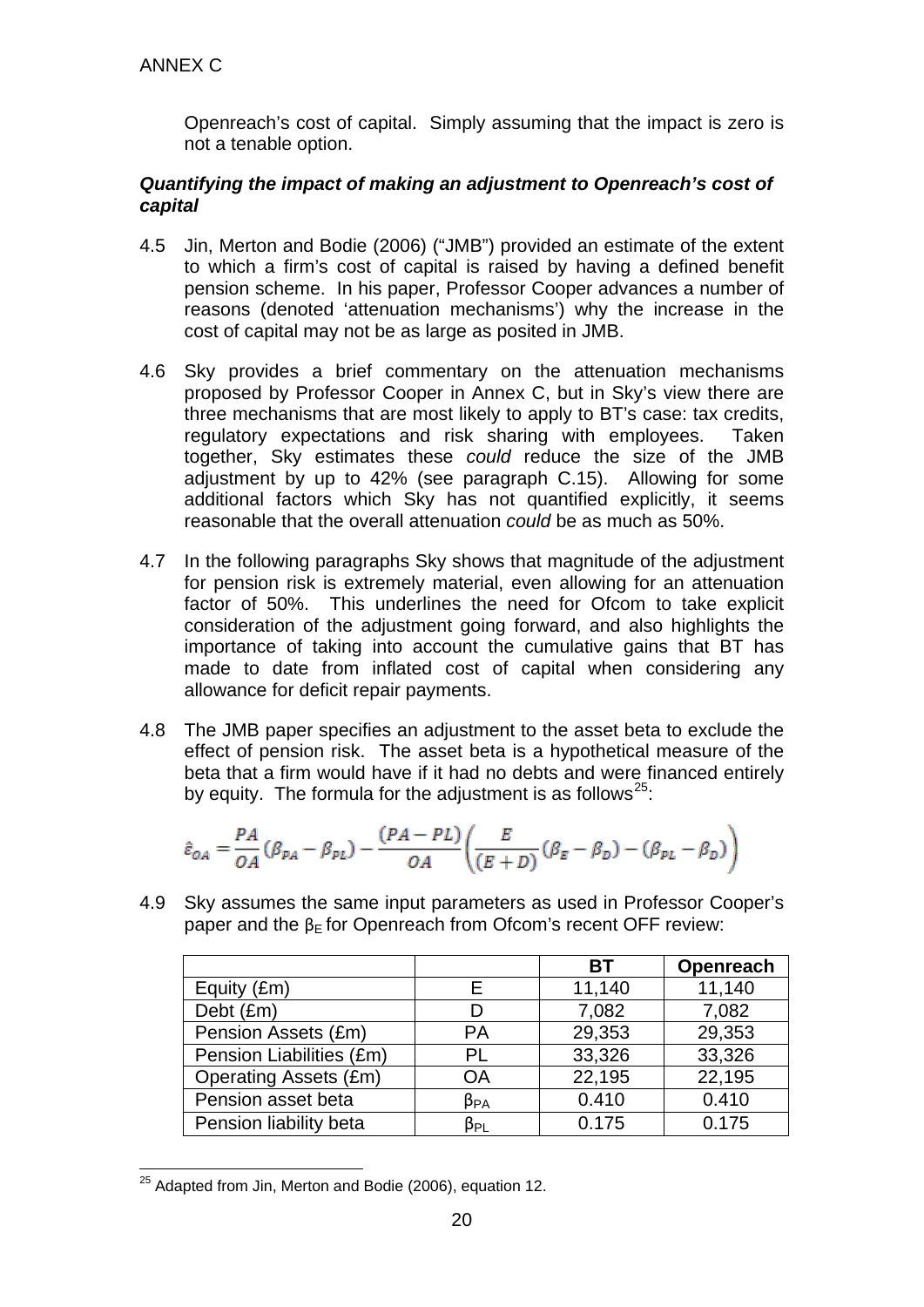| Equity beta (Openreach) | ⊐כ | 0.88  | 0.76 |
|-------------------------|----|-------|------|
| Debt beta               | ÞD | 0.250 | .250 |

The values for BT and Openreach in the table below are derived from the above formula.

| <b>Operating asset</b><br>beta | <b>JMB</b><br>adjustme<br>nt | <b>Unadjuste</b> | 50% JMB<br>adjustme<br>nt | <b>Full JMB</b><br>adjustme<br>nt |
|--------------------------------|------------------------------|------------------|---------------------------|-----------------------------------|
| <b>BT</b>                      | 0.393                        | 0.635            | 0.439                     | 0.242                             |
| Openreach                      | 0.380                        | 0.562            | 0.372                     | 0.182                             |

4.10 For charge control purposes this needs to be translated into an adjustment to weighted average cost of capital (WACC), which takes into account actual (or optimal) gearing. The corresponding reduction in Openreach's WACC may be estimated as follows:

$$
\Delta WACC = \hat{\varepsilon}_{OA} ERP \left( \frac{E}{(E+D)} \frac{1}{(1-T)} + \frac{D}{(E+D)} \right)
$$

4.11 Sky assumes the following input parameter values:

| UMB reduction in OA beta | 0.380      |
|--------------------------|------------|
| Equity risk premium      | 5.0%       |
| Corporate tax rate       | <b>28%</b> |

Which gives the following results:

| WACC (pre tax | <b>JMB</b> | Unadjuste | 50% JMB   | Full JMB  |
|---------------|------------|-----------|-----------|-----------|
| nominal)      | adjustmen  |           | adjustmen | adjustmen |
|               |            |           |           |           |
| <b>BT</b>     | 2.4%       | 10.7%     | 9.4%      | 8.2%      |
| Openreach     | 2.4%       | 10.2%     | 9.0%      | 7.8%      |

4.12 The chart below shows the Openreach asset beta (before and after adjustment) in the context of the asset betas for a selection of other utilities<sup>[26](#page-20-0)</sup>. Asset betas are generally a more representative means of comparison because they exclude the effect of gearing, which may differ widely between companies. A 50% JMB adjustment would move Openreach from near to the top of the range to near to the bottom, but still well within the range of plausible values.

<span id="page-20-0"></span><sup>26</sup> From 'A Preliminary Estimate of NERL's Asset Beta', prepared for the CAA, First Economics, 5 March 2009, http://www.caa.co.uk/docs/5/ergdocs/20090305AssetBeta.pdf Asterisked items are estimates made by regulators, referenced as follows: ORR (2008), Periodic Review 2008: draft determinations; Ofcom (2008), A new pricing framework for Openreach – second consultation; CC (2007), BAA Ltd: a report on the economic regulation of the London airport companies (Heathrow Airport Ltd and Gatwick Airport Ltd); CC (2008), Stansted Airport Ltd: Q5 price control review.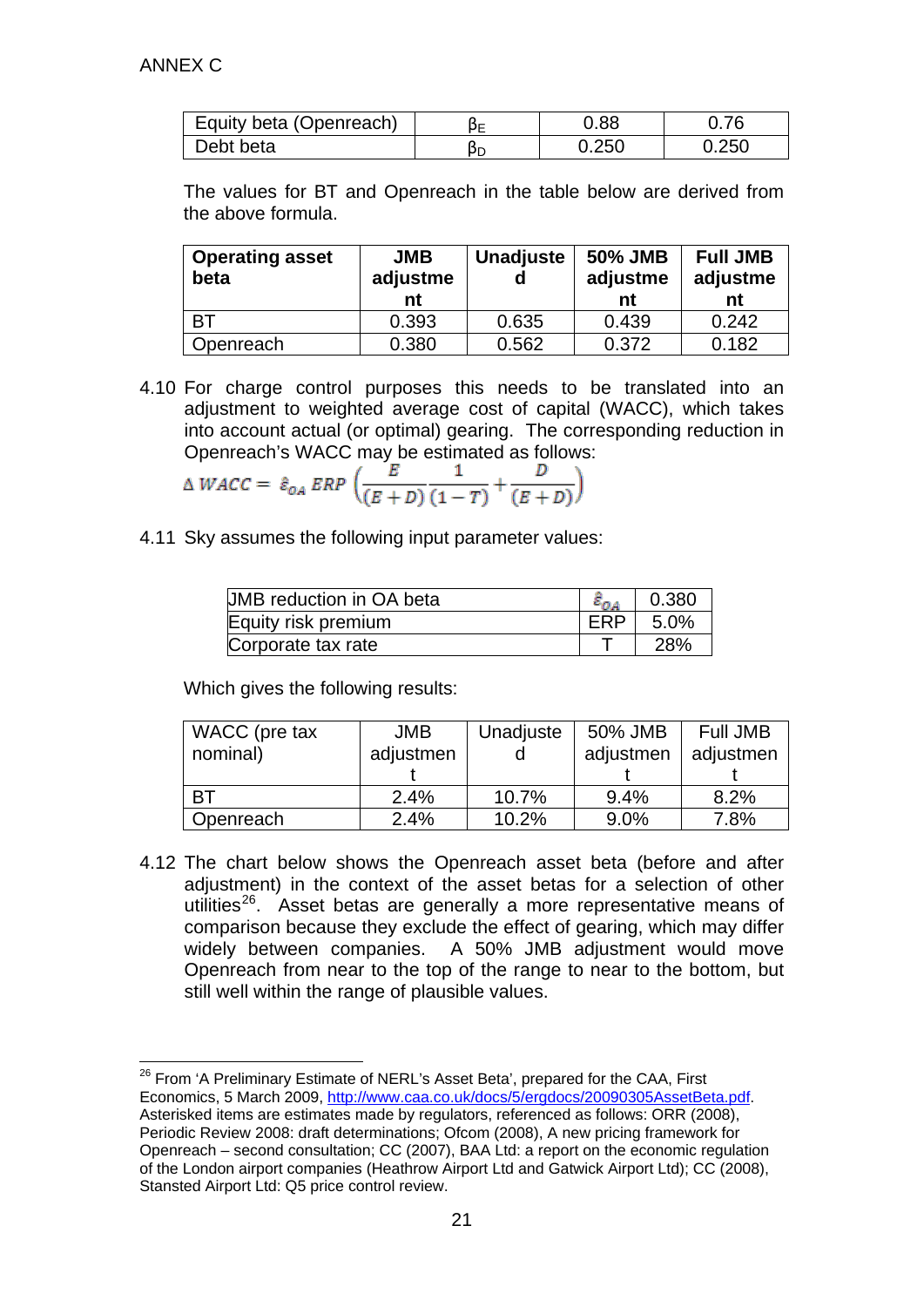

4.13 Finally, Sky presents a rough order of magnitude calculation of the extent to which BT could have benefitted since privatisation from a regulated cost of capital that is too high. We assume the regulated capital base is 30% of BT's market capitalisation (in line with Ofcom's assumption that Openreach accounts for 30% of pension costs) and that the increased cost of capital is 50% of the full JMB adjustment. This gives an annual additional return of £67 million. Assuming a similar level of return over the period since privatisation $27$ , and compounding previous returns forward at BT's real cost of capital (assumed to be 8%) gives a present value of around £5 billion.

<span id="page-21-0"></span>

| Increase in WACC (full JMB adjustment)        | 2.4%          |
|-----------------------------------------------|---------------|
| <b>JMB</b> attenuation factor                 | 50%           |
| BT capital (debt + equity)                    | £18.2 billion |
| Extra CoC per annum                           | £222 million  |
| Proportion attributable to regulated products | 30%           |
| Extra CoC per annum for regulated products    | £67 million   |
| Number of years since 1984                    | 26            |
| WACC (pre-tax, real)                          | 8.0%          |
| Multiplier to account for compound growth @   |               |
| <b>WACC</b>                                   | 3.1           |
| Value of extra CoC since privatisation        | £5.3 billion  |

4.14 In summary, the cost of capital adjustment has a very substantial impact on BT's WACC - up to 2.4% if the full JMB adjustment were to be applied. Even if only 50% of the adjustment were applied, this would still have a substantial impact on charges for regulated services.

<span id="page-21-1"></span> $27$  In practice it may have been greater in the past if a higher proportion of BT's revenues were subject to regulatory charge control,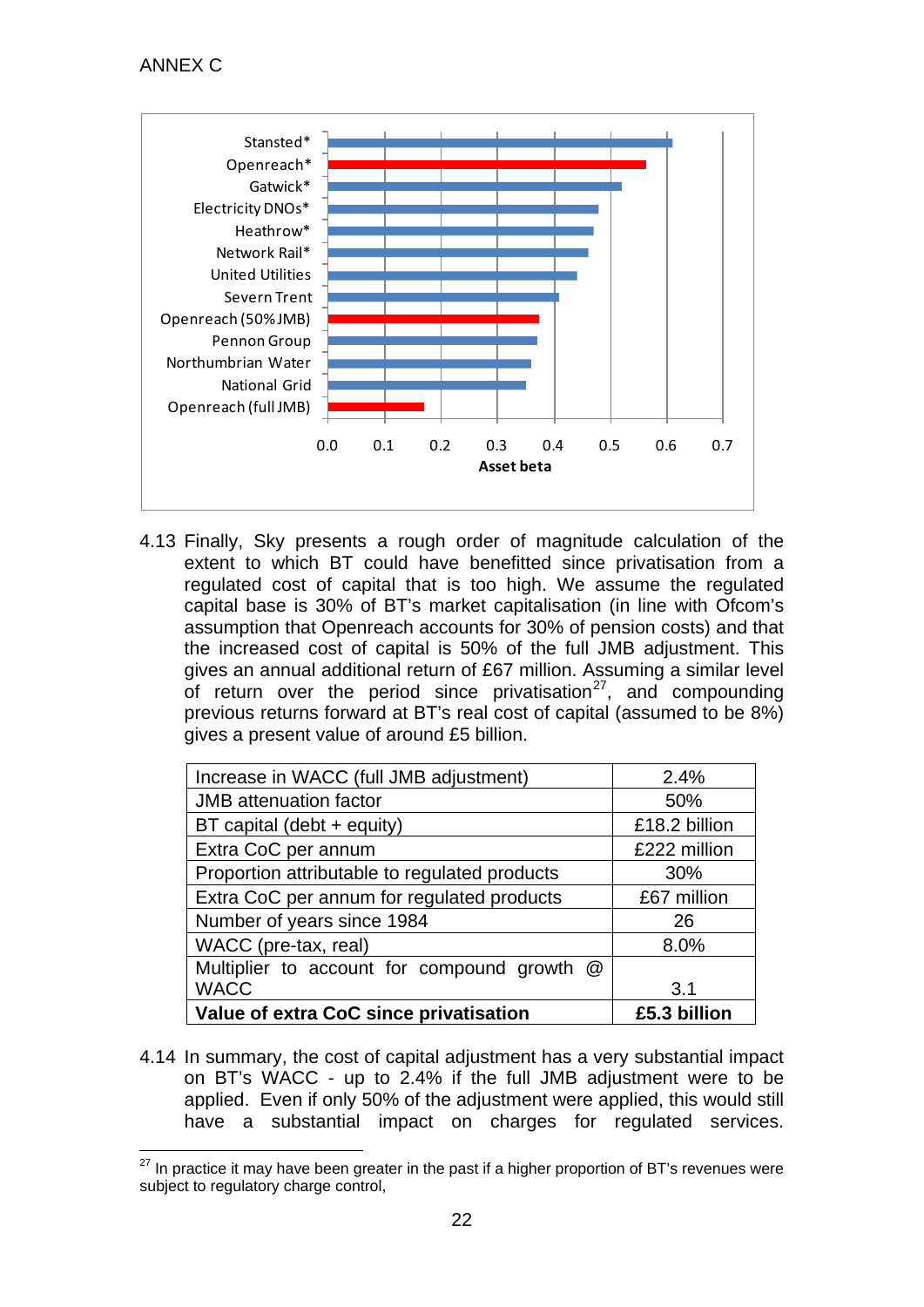Furthermore, if BT has enjoyed an historical uplift of 50% of the JMB adjustment, it will have benefited very substantially over time, possibly to the order of £5 billion in present value terms.

### *Interaction between ongoing costs and pension risk adjustment*

- 4.15 Ofcom argues that there is a linkage between the way in which the allowed ongoing costs and allowed cost of capital are calculated, and that for consistency reasons, changes to one may need to be accompanied by changes to the other.<sup>[28](#page-22-0)</sup>
- 4.16 Sky does not consider that this linkage is as strong as implied by Ofcom:
	- a) As explained in section 3, there is no reason to depart from the IAS19 standard as the basis for estimating ongoing costs, and IAS19 specifies that the discount rate for ongoing costs should exclude investment risk, i.e. it should be independent of the expected return (riskiness) of the pension assets.
	- b) As noted above, the cost of capital should be adjusted to exclude the effect of pension risk. The JMB adjustment discussed above adjusts back to the cost of capital of the pure operating assets, and the discount rate used for estimating the ongoing costs has no bearing on the magnitude of the adjustment.
- 4.17 As an alternative to the full JMB adjustment, it might be argued that for consistency reasons the adjustment should be back to the hypothetical scenario in which pension assets are invested purely in index linked gilts (and perhaps in which the overall size of the scheme is smaller relative to the size of the business). Even if this alternative approach were to be adopted, the magnitude of the adjustment would be close to the full JMB adjustment, since it is dominated by the difference between  $\beta_{PA}$  and  $\beta_{PL}$ .

## *Conclusions*

4.18 There is a clear need for Ofcom to adjust the allowed cost of capital to reflect additional pension risk. While this involves some complexity, given the strong evidence that the correction is non-zero (and could be highly material), it is not justifiable for Ofcom to simply assume that the adjustment is zero.

<span id="page-22-0"></span> <sup>28</sup> Consultation document paragraphs 9.70 to 9.74.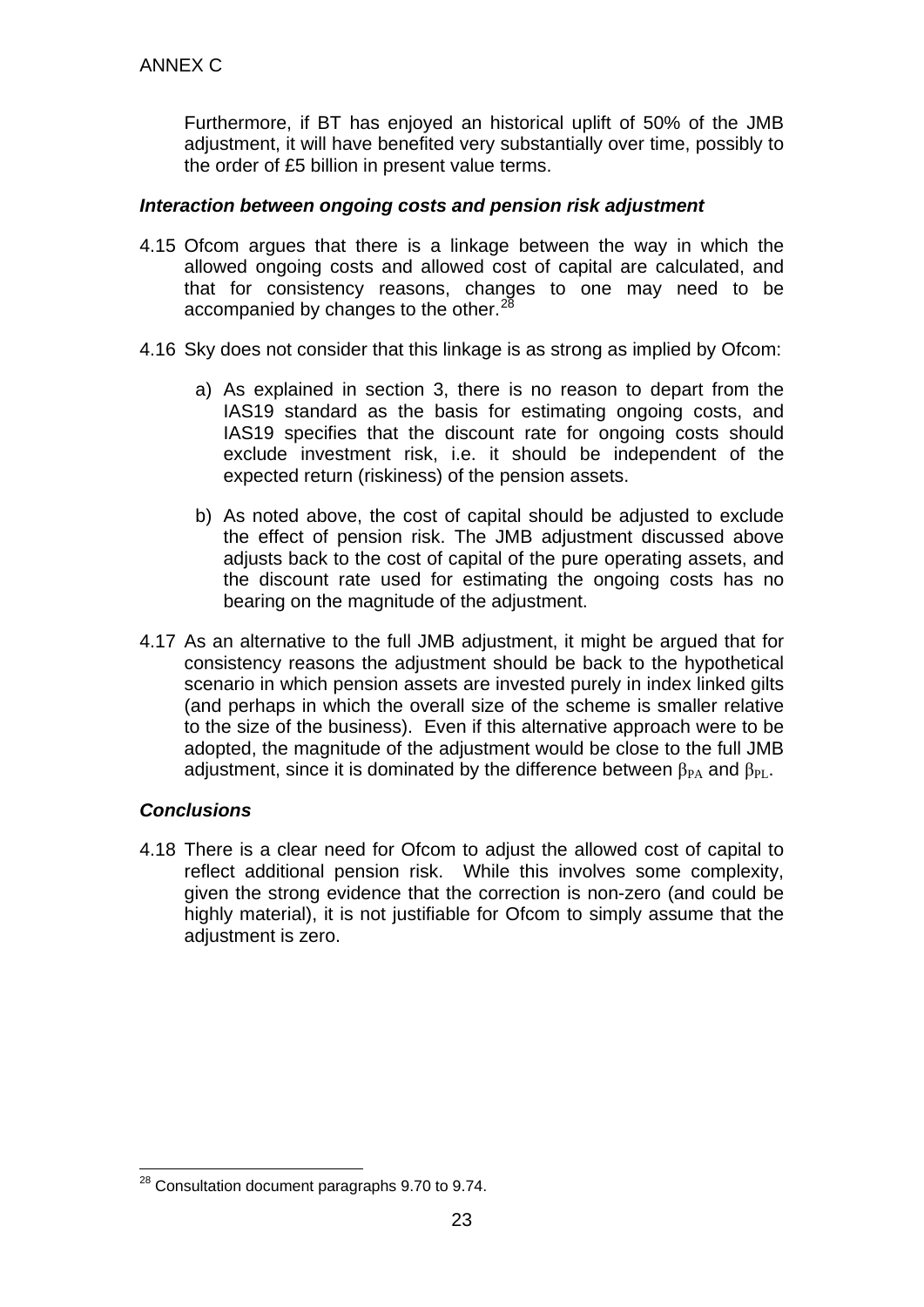## **ANNEX A. HOW DID BT'S PENSION DEFICIT ARISE?**

### *Introduction*

- A.1 Ofcom's consultation document gives the impression that BT's pension deficit has arisen largely as a result of external factors affecting all defined benefit schemes (such as stock market decline, increased longevity and legislative requirements) and BT-specific factors such as the maturity of the scheme<sup>[29](#page-23-0)</sup>.
- A.2 This impression is misleading and is based on an uncritical review of the factors which *might* have contributed to BT's pension deficit, without attempting to determine which factors had a material impact. Ofcom also appears to make the assumption that it is possible to ignore what happened prior to the 1990s on the basis that BT had cleared its deficit by then, and was starting with a clean slate. As shown below, this coincided with a peak in the stock-market which has since fallen back, and an entirely different picture emerges when the full history since privatisation is considered.
- A.3 Sky's analysis shows that, contrary to the thrust of Ofcom's review, the current deficit is in large part attributable to a deficit inherited by shareholders on privatisation and subsequent shortfalls in cash payments relative to accounting costs. Industry-wide factors such as increased longevity account for less than a third of the total.
- A.4 Sky's summary below draws on more detailed discussion in a consultant's report which is submitted with this response $30$ .

### *Breakdown of September 2009 deficit*

A.5 The figure below illustrates the main factors which have contributed to the growth in BT's pension deficit since its privatisation in 1984 to its September 2009 value of £9.4 billion.

<span id="page-23-1"></span><span id="page-23-0"></span><sup>&</sup>lt;sup>29</sup> Consultation Document, paragraphs 3.46 to 3.48<br><sup>30</sup> BT Group Pensions, A report for BSkyB Ltd, The TalkTalk Group and Cable & Wireless, February 2010, John Ralfe Consulting Limited.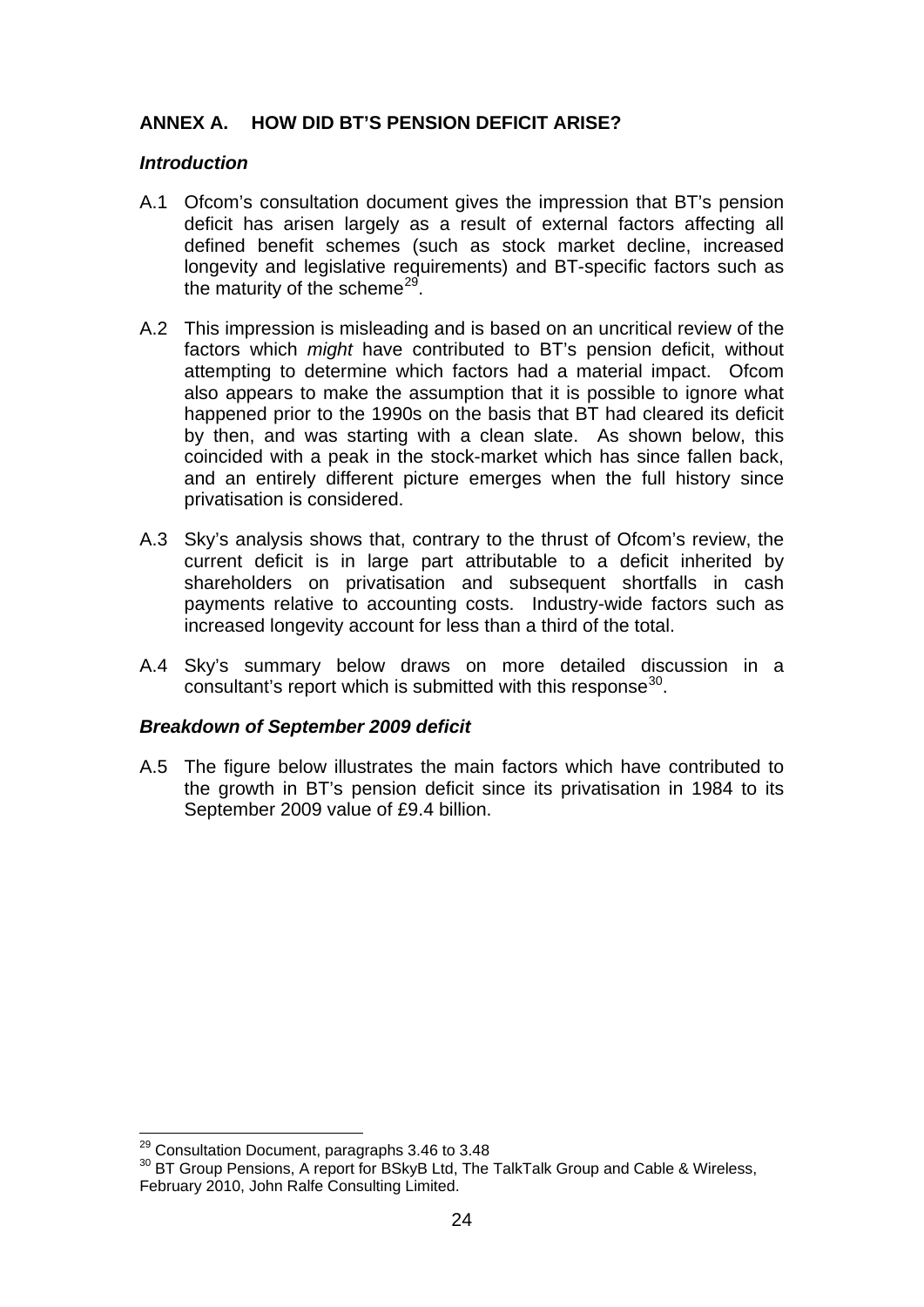

*Source: Sky analysis based on data from John Ralfe Consulting*

- A.6 The pension deficit on privatisation in 1984 was £626 million. It appears that no net deficit repair payments have been made since 1984 (paragraph [A.7\)](#page-24-0) and investment growth since 1984 has not outperformed liability growth (paragraph [A.13\)](#page-26-0). Hence the unfunded liabilities that existed in 1984 would still be expected to be present in 2009. The present value<sup>31</sup>, calculated using the total return on index linked gilts is approximately £4.5 billion $^{32}$  $^{32}$  $^{32}$ .
- <span id="page-24-0"></span>A.7 Since 1990 there has been a shortfall in cash payments relative to incremental liabilities of £1.7 billion<sup>[33](#page-24-3)</sup> and a shortfall in early leaver augmentation payments relative to new liabilities of £4.4 billion<sup>[34](#page-24-4)</sup>. These are offset by deficit repair payments of £5 billion, leaving a net shortfall of cash payments versus incremental liabilities of £1.1 billion<sup>[35](#page-24-5)</sup>. (All figures are present values). Assuming no net deficit repair payments were made between 1984 and 1990 (which is likely to have been the case given the rising stock market), it follows that there have been no net deficit payments since privatisation.
- A.8 In the years when BT used the SSAP24 accounting standard to calculate liabilities, it appears to have used a higher discount rate than

<span id="page-24-1"></span> $31$  Suppose BT borrowed £626m in 1984 and used it to pay off the deficit, and this £626m was invested in risk free assets (for which long term index linked gilts are the best proxy) it would be worth around £4.6 billion today. Alternatively, if the value of pension liabilities is calculated using a risk free discount rate, the growth in value of index linked gilts is a good proxy for the growth in value of the liabilities.<br><sup>32</sup> John Ralfe Consulting report paragraph 3.7

<span id="page-24-3"></span><span id="page-24-2"></span><sup>33</sup> John Ralfe Consulting report paragraph 4.4<br><sup>34</sup> John Ralfe Consulting report paragraph 4.14<br><sup>35</sup> John Ralfe Consulting report paragraph 5.2

<span id="page-24-5"></span><span id="page-24-4"></span>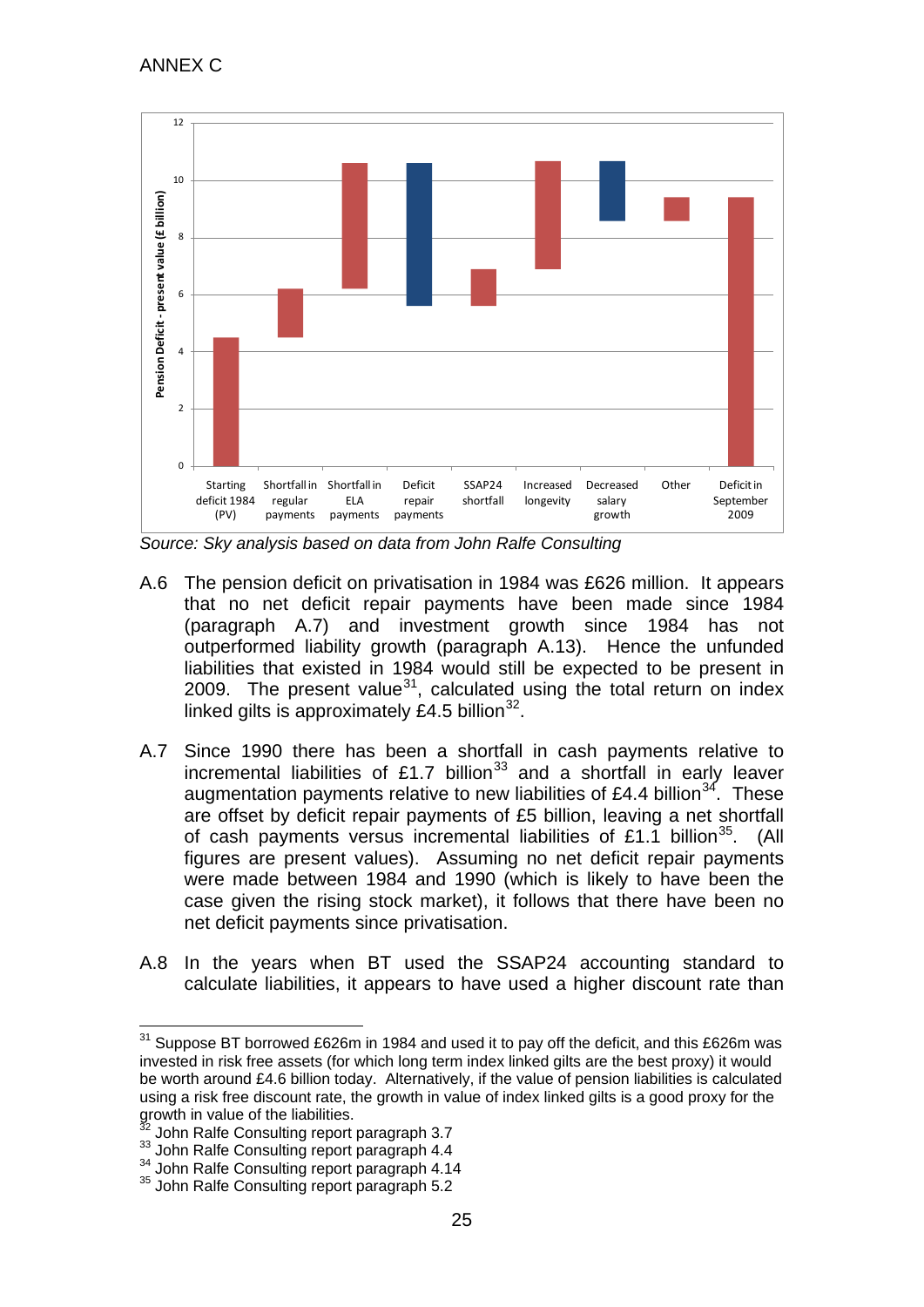would have been used under FAS87/IAS19<sup>36</sup>. This resulted in an under-estimate of incremental pension liabilities of £1.3 billion<sup>[37](#page-25-1)</sup> (present value) relative to IAS19.

- A.9 Finally, total pension liabilities have increased by some £3.7 billion<sup>[38](#page-25-2)</sup> since 1996 due to longevity increasing faster than expected. This was partly offset by a £2.1 billion<sup>[39](#page-25-3)</sup> reduction in liabilities due to reduced salary growth assumptions, giving a net longevity/salary growth-related increase of £1.7 billion.
- A.10 The 'other' category in the chart (£0.8 billion) represents the net value of various factors which have not been explicitly estimated:
	- a) rate of growth of pension assets relative to liabilities likely to have been small given investment growth over the period (paragrap[hA.13\)](#page-26-0);
	- b) putative shortfall in IAS19 valuation of ongoing costs relative to true economic value;
	- c) effect of tax and legislative changes likely to be negligible in BT's  $\mathsf{case}^{40};$  $\mathsf{case}^{40};$  $\mathsf{case}^{40};$
	- d) cost of enhancements to benefits since 1984 small in BT's case<sup>[41](#page-25-5)</sup>.
- A.11 As of December 2009, BT's IAS19 deficit had reduced by £0.6 billion to £8.8 billion, largely as a result of growth in the stock market. In terms of the above analysis this change would be reflected in a reduction of the 'other' category from £0.8 billion to £0.2 billion, giving a total deficit of £8.8 billion. Should this trend continue, the value of the 'other' category could become negative and start to offset the other contributions to the deficit.
- A.12 Ofcom presents a chart<sup>[42](#page-25-6)</sup> showing that BT's pension investment performance has 'consistently outperformed its benchmark over time'. However, the key benchmark in pension management is growth in investments versus the growth in liabilities. The chart below shows the growth since 1984 (on a total return basis) in the FTSE100 index relative to gilts (a good proxy for liabilities).

<span id="page-25-0"></span> $36$  FAS87 is a US standard which BT reported to in disclosures from FY1998. Like IAS19 it requires companies to calculate pension costs and liabilities using a corporate bond rate.

<span id="page-25-3"></span>

<span id="page-25-2"></span><span id="page-25-1"></span><sup>&</sup>lt;sup>37</sup> John Ralfe Consulting report paragraph 4.8<br><sup>38</sup> John Ralfe Consulting report paragraph 8.6<br><sup>39</sup> John Ralfe Consulting report paragraph 8.10<br><sup>40</sup> John Ralfe Consulting report paragraphs 9.3.8, 9.4, 9.5, 9.6

<span id="page-25-6"></span><span id="page-25-5"></span><span id="page-25-4"></span><sup>&</sup>lt;sup>41</sup> John Ralfe Consulting report section 10<br><sup>42</sup> Consultation document Figure 12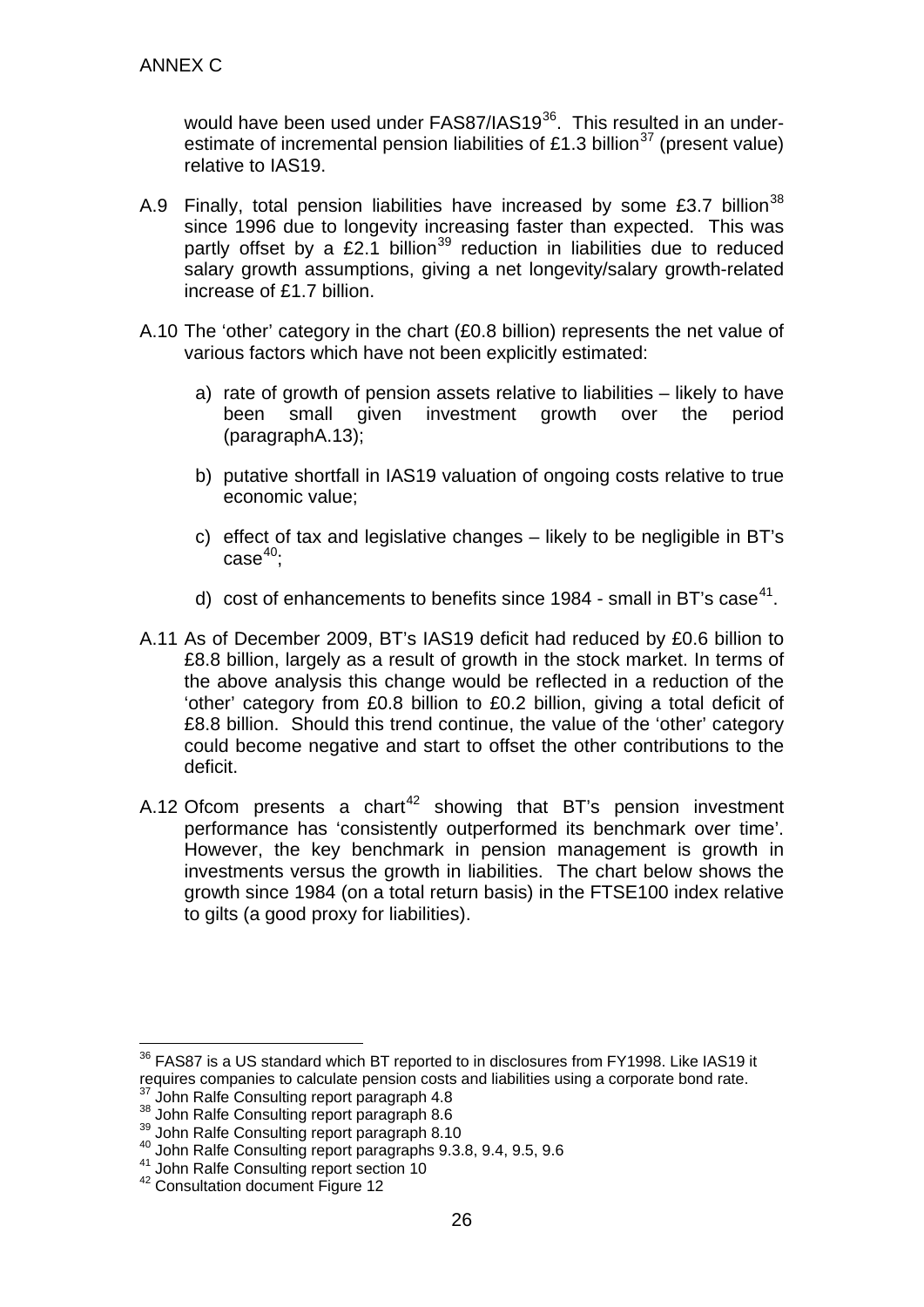

*Source: Sky analysis based on data from Factset Global database and Debt Management Office*

- <span id="page-26-0"></span>A.13 This shows that investment performance has been a story of two halves. During the bull run from 1984 to the stock market peak in 1999, the BT pension scheme increased its exposure to equities, and the value of the pension fund's assets comfortably outgrew liabilities, leading to an apparent elimination of BT's deficit by the early  $1990s^{43}$  $1990s^{43}$  $1990s^{43}$ . Over the last 10 or so years the fall in real interest rates and decline in equities has effectively unwound this gain, such that the net growth since 1984 approached zero during 2009.
- A.14 This is not a criticism of BT's investment management performance but an illustration of the disappointing return on equities relative to fixed income over the period in question. Having said that, had BT switched more of its investments into gilts during the 1990s – i.e. had it adopted a prudent approach to matching assets and liabilities in a maturing scheme - it would be significantly better off today. This may be seen as a missed opportunity to reduce the deficit.

## *Summary*

A.15 In summary, the contributions to the deficit can be broken down as shown in the chart below. The privatisation deficit and subsequent shortfall in cash payments together account for 60% of £9.4 billion deficit at September 2009. The remainder is largely accounted for by increased longevity (18%) and past accounting policies under-estimating the cost of new provisions (14%).

| <b>Present values of deficit components</b>           | £ bn |     |
|-------------------------------------------------------|------|-----|
| Starting deficit 1984 (PV)                            | 4.50 | 48% |
| Net shortfall in cash payments relative to accounting |      |     |
| costs                                                 | 1.10 | 12% |

<span id="page-26-1"></span> $43$  In fact, the actuarial valuations which showed a surplus are unreliable. It is far from clear that BT's pension scheme would have been in surplus based on the Income and Corporation Taxes Act 1988 (ICTA) surplus test, which values liabilities in relation to gilts (John Ralfe Consulting report paragraph 9.2.5).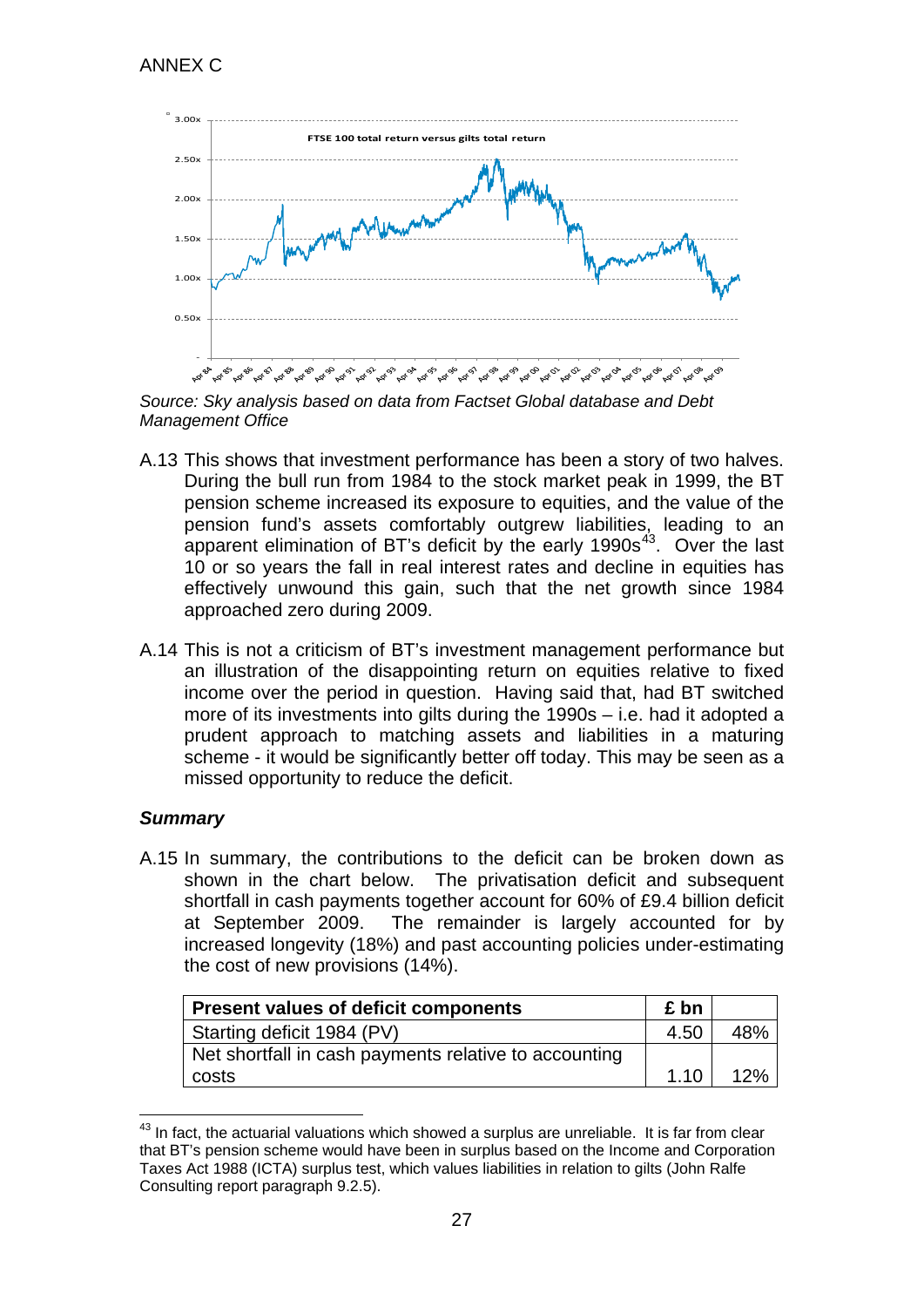| SSAP24 shortfall relative to FAS87/IAS19          | 1.30 | 14%  |
|---------------------------------------------------|------|------|
| Net change in longevity/salary growth assumptions | 1.67 | 18%  |
| l Other                                           | 0.83 | 9%   |
| Total (deficit at September 2009)                 | 9.40 | 100% |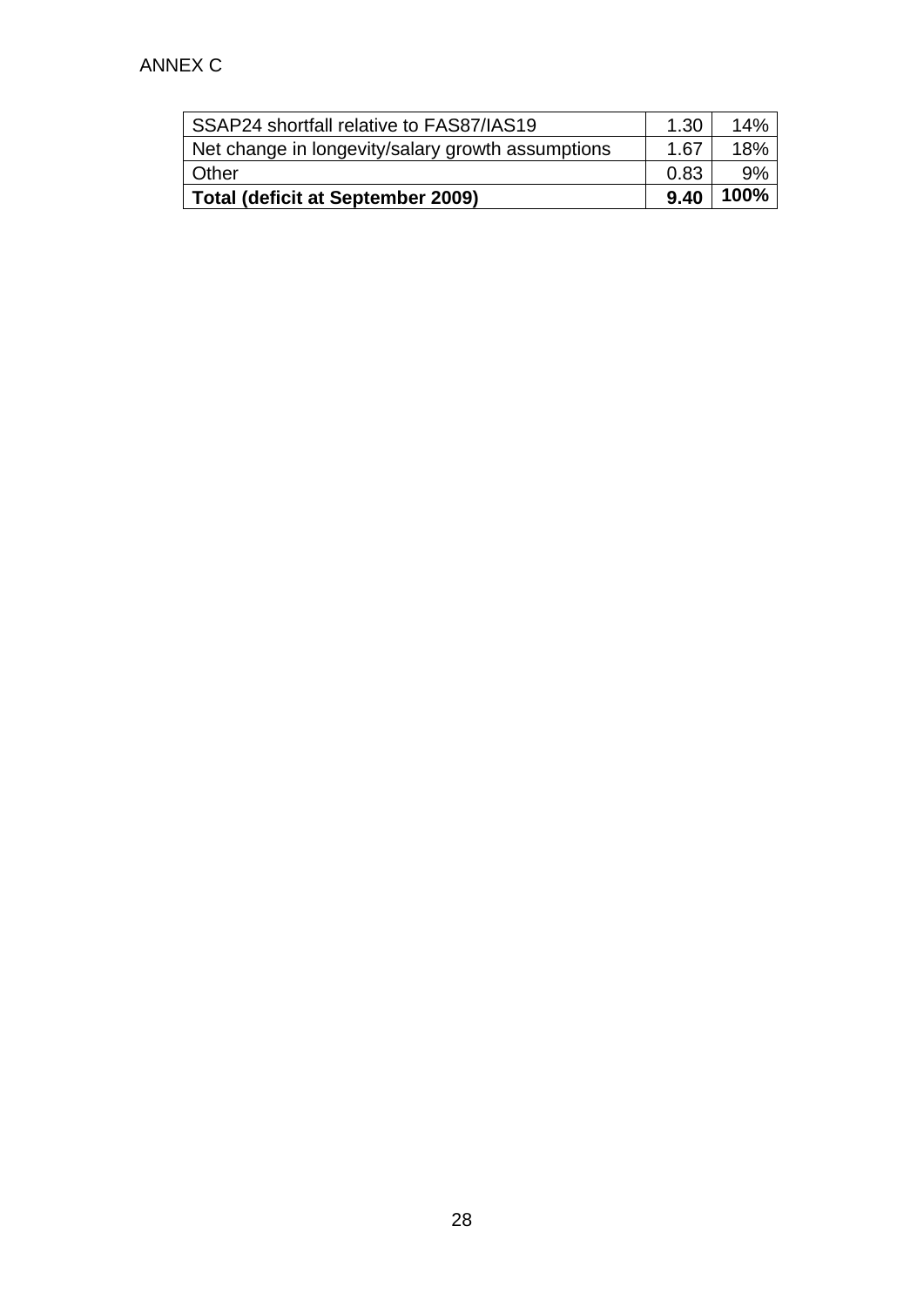## **ANNEX B. APPLICATION OF OFCOM'S SIX PRINCIPLES**

### *Introduction*

B.1 In the sections below Sky considers the application of each of Ofcom's six principles of pricing and cost recovery to the issue of whether pension deficit repair payments should be recoverable via charges for BT's regulated services.

#### *Cost causation*

- B.2 This principle says that costs should be recovered from those whose actions cause the costs to be incurred.
- B.3 Ofcom states that:

*"it appears that the costs of repairing BT's pension deficit are unlikely to be caused by the demands of its current customers. The decision of a wholesale customer to purchase WLR, LLU or any other service does not affect the size of BT's pension deficit or the cost of repair. Similarly, an increase or decrease in demand by BT's retail customers does not affect these costs. Pension deficit costs are not part of the marginal or incremental costs of BT's services".[44](#page-28-0)*

B.4 Sky agrees with this assessment.

### *Cost minimisation*

- B.5 The cost minimisation principle is an important driver of efficiency and innovation. If costs and risks fall to the party with the most influence over them this will give the greatest incentive for cost reduction. Conversely, if a company is able to 'pass through' costs to its customers in a market where it has SMP, there will be little incentive for cost reduction.
- B.6 A number of factors may have contributed to the build up of BT's deficit or could potentially contribute to the size of deficit repair payments in future:
	- a) poor investment strategy or poor investment decisions by the pension fund manager;
	- b) negotiations with the pension fund Trustees over levels of cash contributions (ongoing and repair);
	- c) a shortfall between the cash contributions into the pension fund and the true value of new promises;
	- d) over-staffing or over-generous pension provision.

<span id="page-28-0"></span> <sup>44</sup> Paragraph 9.15 of the Consultation Document.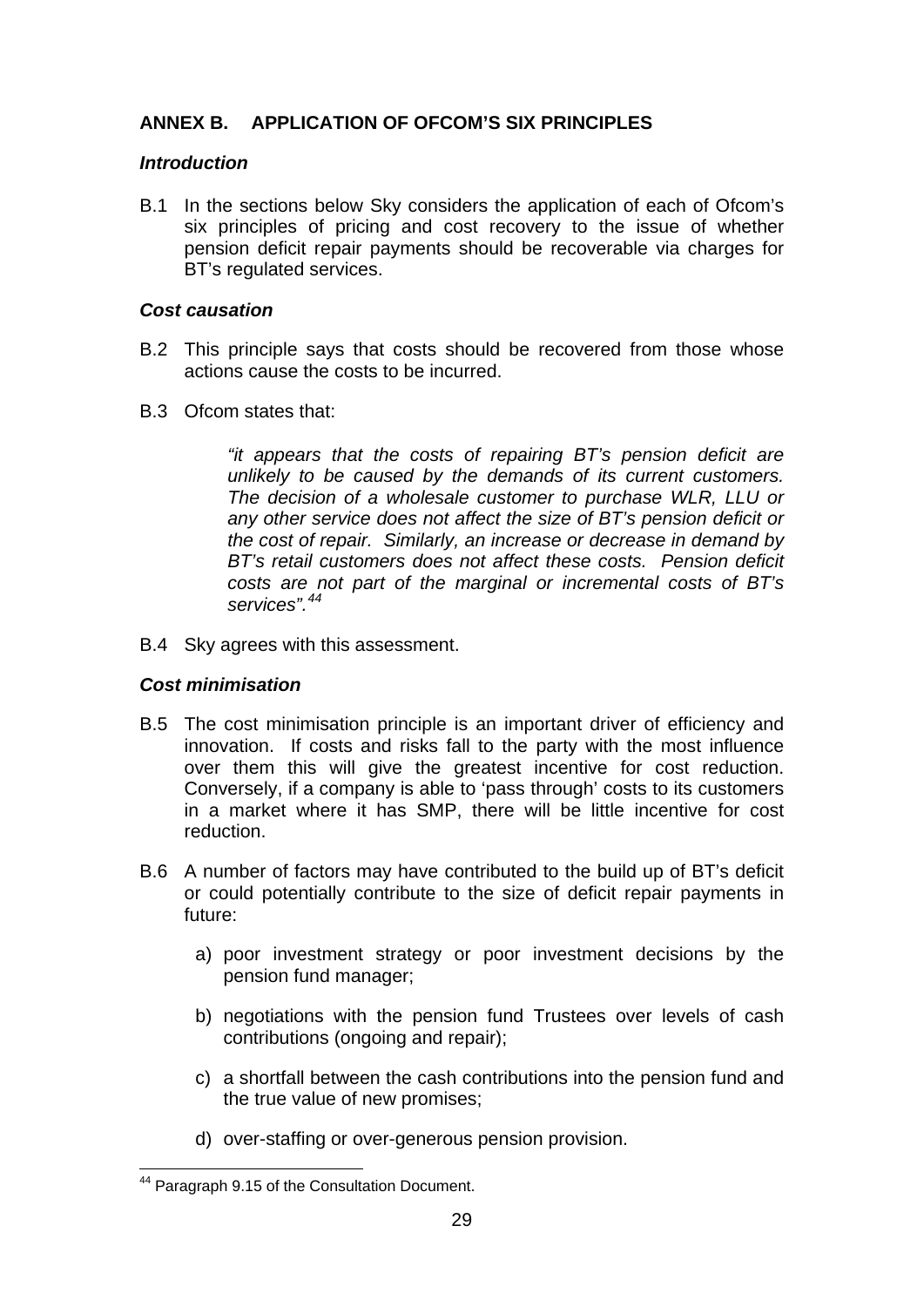- B.7 The investment strategy for BT's pension fund is substantially under the control of BT, through the statement of investment principles it agrees with the Trustees, and through its power to appoint the majority of the Trustees. As Ofcom observes, even if movements in individual asset prices are outside BT's control, the investment strategy and individual investment decisions under the control of BT or BTPS Trustees.
- B.8 Negotiations with the Trustees over the size of ongoing and deficit repair cash payments is also clearly under BT's control. If cash payments fall short of ongoing costs, this leads directly to an increase in the deficit.
- B.9 The extent of the shortfall between accounting costs and the true costs of pension provision is also largely under BT's control. IAS19 allows a degree of discretion in the choice of rate used to discount future liabilities. If BT management chooses to use too high a discount rate in its accounting (i.e. to reduce the apparent size of the pension deficit), this would lead to an increasing deficit over time as the pension fund matures.
- B.10 Hence, all the above factors are fully or partially under BT's control, and entirely outside the control of BT's customers. Unless BT management bears the cost of deficit repair, there will be weaker incentives to manage funds prudently, strike effective bargains with pension Trustees or make sufficient cash payments into the pension fund.

### *Effective competition*

- B.11 This principle says that the mechanism for cost recovery should not undermine or weaken the pressures for effective competition.
- B.12 As argued in section 2, it is desirable to base regulated charges on forward-looking costs in order to promote economic efficiency and effective competition. If BT were allowed to recover historical pension deficit repair costs – which are not forward-looking - this could undermine or weaken competition.
- B.13 For example, CPs purchasing wholesale voice or broadband products from BT would be placed at an artificial competitive disadvantage to Virgin Media<sup>[45](#page-29-0)</sup> in downstream retail markets; they could also be placed at a disadvantage relative to mobile operators.

## *Distribution of benefits*

B.14 This principle states that costs should be recovered from the beneficiaries of those costs being incurred, especially where there are externalities.

<span id="page-29-0"></span><sup>&</sup>lt;sup>45</sup> Virgin Media has a DB pension scheme but the deficit at 31 December 2008 was only £33.9 million out of a total liability of £307.8 million), which is insignificant compared to BT.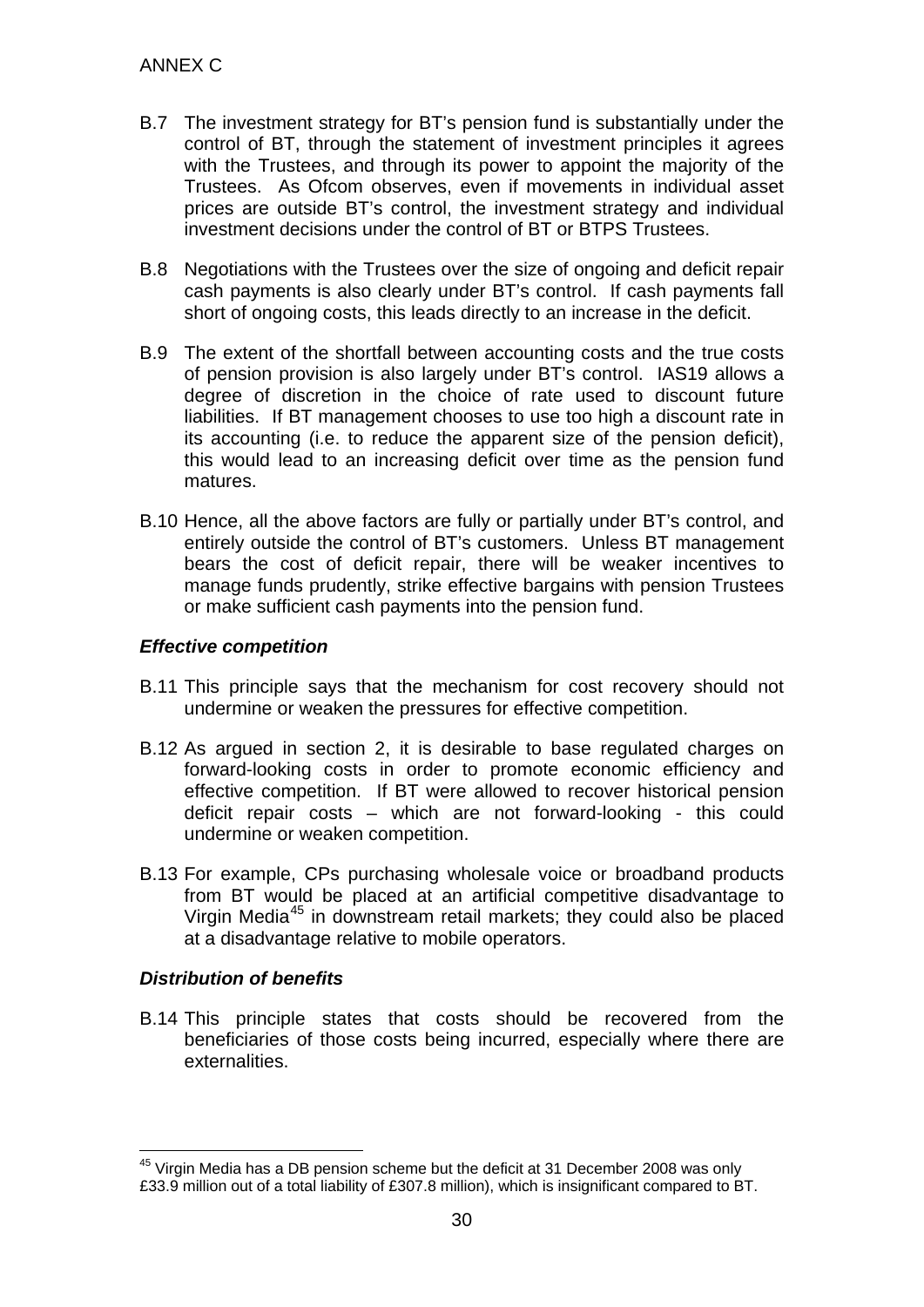B.15 Ofcom begins by observing that:

*"A perhaps natural assumption is that, as Professor Cooper's has it "changes in the pension surplus or deficit "belong" entirely to the financial claimholders (equity and debt) of the firm … by this I mean that all increases in the surplus will ultimately be claimed by the shareholders or debt holders of the firm, and all deficits will ultimately be made good by these financial claimholders""[46](#page-30-0)*

- B.16 Ofcom then challenges this 'natural assumption' by citing various 'risk sharing' mechanisms proposed in Professor Cooper's paper, which potentially extend the class of beneficiaries beyond BT's shareholders. These risk sharing mechanisms are discussed in more detail in Annex C, but in summary, Sky considers the three most significant mechanisms in BT's case are likely to be tax credits, the market's assessment of likely regulatory outcomes, and risk sharing with employees.
- B.17 Tax credits for payments into the pension fund are of interest to investors, since they affect the total value of BT's assets and liabilities. However, this is not so much 'risk sharing' as a statement of tax regulation. One might just as well argue that salaries or any other cost element is 'risk shared' with the tax authorities, in the sense that a reduction in cost would (other things being equal) lead to an increase in profit which would be subject to corporate tax. Hence tax credits are not relevant to the principle of distribution of benefits.
- B.18 The market's assessment of likely regulatory outcomes is critical to understanding how pension risk is reflected in company betas. But, as Ofcom implies, it would be absurdly circular if it were allowed to influence regulatory policy. One would then have the situation that the more BT management is able to wind up the market to expect an outcome, the more likely that outcome becomes. Hence the market's assessment of regulatory outcomes cannot be considered relevant to the principle of distribution of benefits.
- B.19 Risk sharing with employees takes different forms depending on whether the fund is in surplus or deficit. When the fund is in surplus, pension holidays have to be agreed with Trustees, and there may be some small 'benefit leakage' in the process (i.e. the company concedes some additional pension benefits in exchange for the Trustees' agreement). When the fund is in deficit, BT has a legal obligation to make up the deficit, and there is virtually no incentive on the Trustees to share the pain with BT's shareholders<sup>[47](#page-30-1)</sup>. Hence, although risk sharing with employees is relevant to the principle of distribution of benefits, its

 <sup>46</sup> Consultation document para 9.22

<span id="page-30-1"></span><span id="page-30-0"></span><sup>47</sup> There is one possible exception. In theory BT still has some further scope to reduce employee pension benefits (and liabilities) going forward. Although it is most unlikely that BT would do this, the prospects of pushing this through would probably be higher when there is a large deficit, and hence it could be regarded as a form of 'risk sharing' (paragraph [C.11\)](#page-35-1)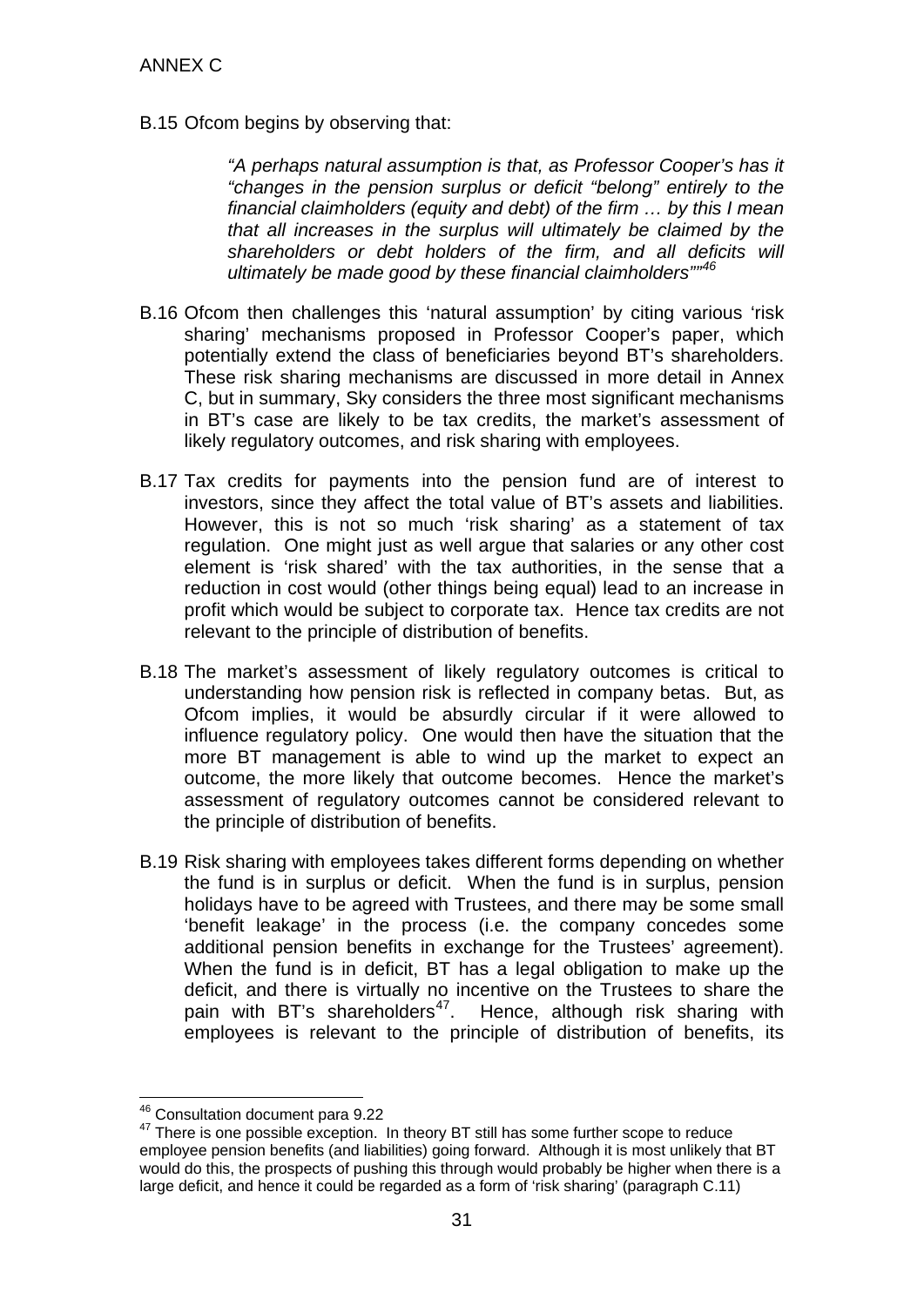magnitude is likely to be very small, particularly when the pension fund is in deficit.

B.20 In summary, Sky does not consider that any of these 'risk sharing' mechanisms justifies a departure from the initial assumption, that the benefits of any surplus (or disbenefits of any deficit) should be borne by BT's shareholders. Equally, there is no suggestion that the benefits would be shared in any way with customers. Hence this principle points clearly to the costs of deficit repair being borne by BT's shareholders.

### *Practicability*

- B.21 This principle says the mechanism for cost recovery needs to be practicable and relatively easy to implement.
- B.22 There are major difficulties in allowing historical deficit repair costs to be recovered through regulated charges.
- B.23 The most serious difficulty arises from the fact that deficit repair payments would be measured in cash terms, whilst ongoing contributions would be calculated on an accounting basis. (Sky notes that Ofcom is also consulting on changing ongoing costs to a cash basis, but Sky considers that the case for doing so is very weak.) This creates a risk of arbitrage by BT. BTPS Trustees will ultimately be most interested in the total cash received from BT each year, regardless of whether that is labelled ongoing payments or deficit repair. If BT's ongoing costs are allowed on an accounting basis and deficit repair costs on a cash basis, BT will have an incentive to increase the 'deficit repair' payments and reduce the 'ongoing' payments, thereby increasing the total costs it can recover via regulated charges.
- B.24 One way of overcoming this might be to separate BT's pension scheme into two: an 'old' scheme containing assets and pension liabilities accrued up to 2012 (say), and a 'new' scheme containing assets and liabilities post-2012. Deficit repair would then become primarily an issue for the old scheme and would be unaffected by the size of ongoing cash payments. Although this could in theory be done on a 'shadow accounting' basis, without legal separation of the funds, this would require significant degree of regulatory oversight, with Ofcom potentially taking on trustee-type responsibilities. This would score low on the practicability principle.
- B.25 In contrast, maintaining the status quo, in which pension deficit repair costs are not recoverable via regulated charges scores very highly in terms of practicability.

### *Conclusion*

B.26 Five of the six principles point unambiguously to the costs being borne by BT, and none of the principles points towards the costs being recovered via charges for regulated services. As noted above, the six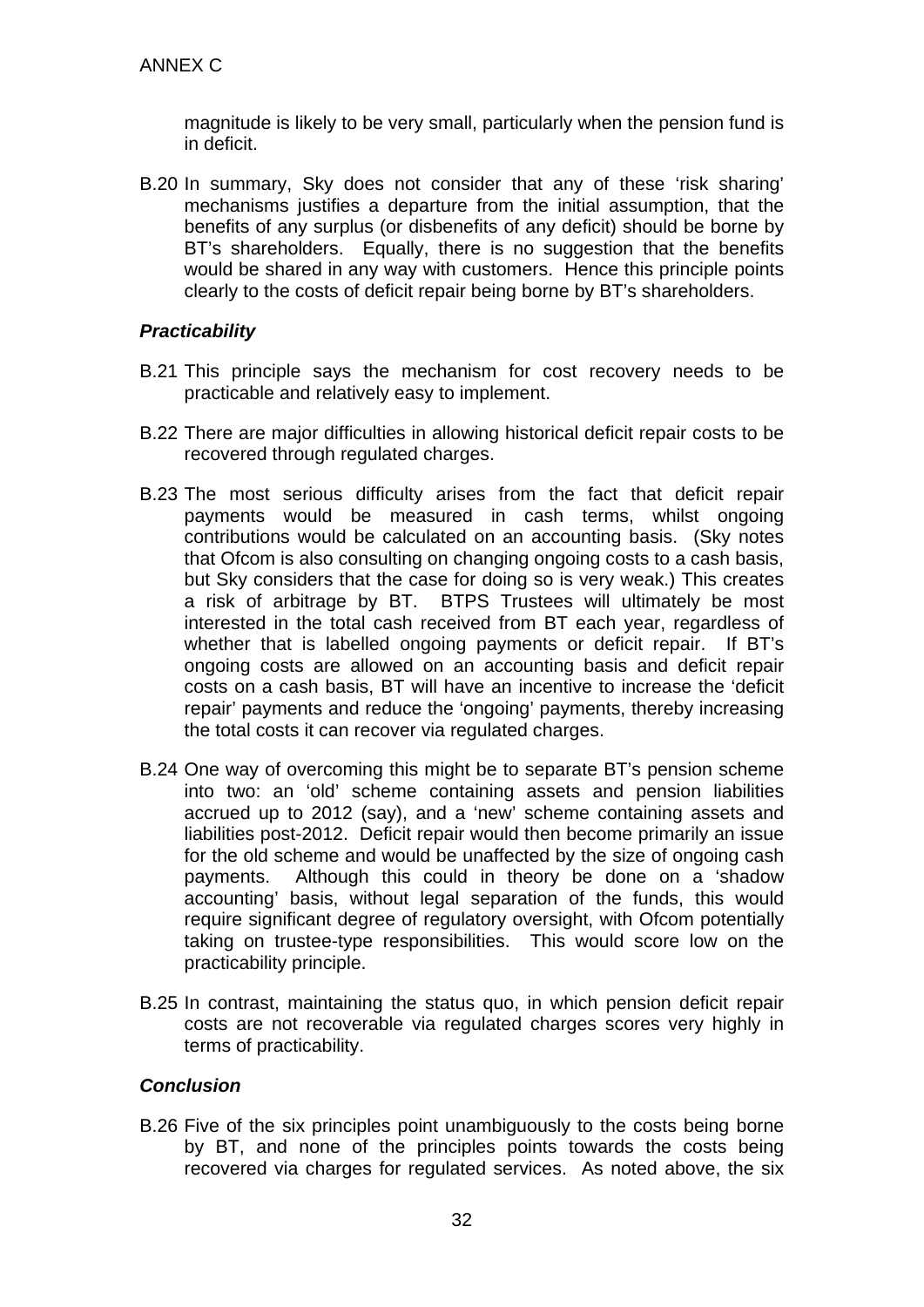principles often point in opposite directions, so it is unusual to see such unambiguous results. This suggests that application of Ofcom's six principles for cost recovery provide no support for recovering the costs of pension deficit repair via charges for BT's regulated services.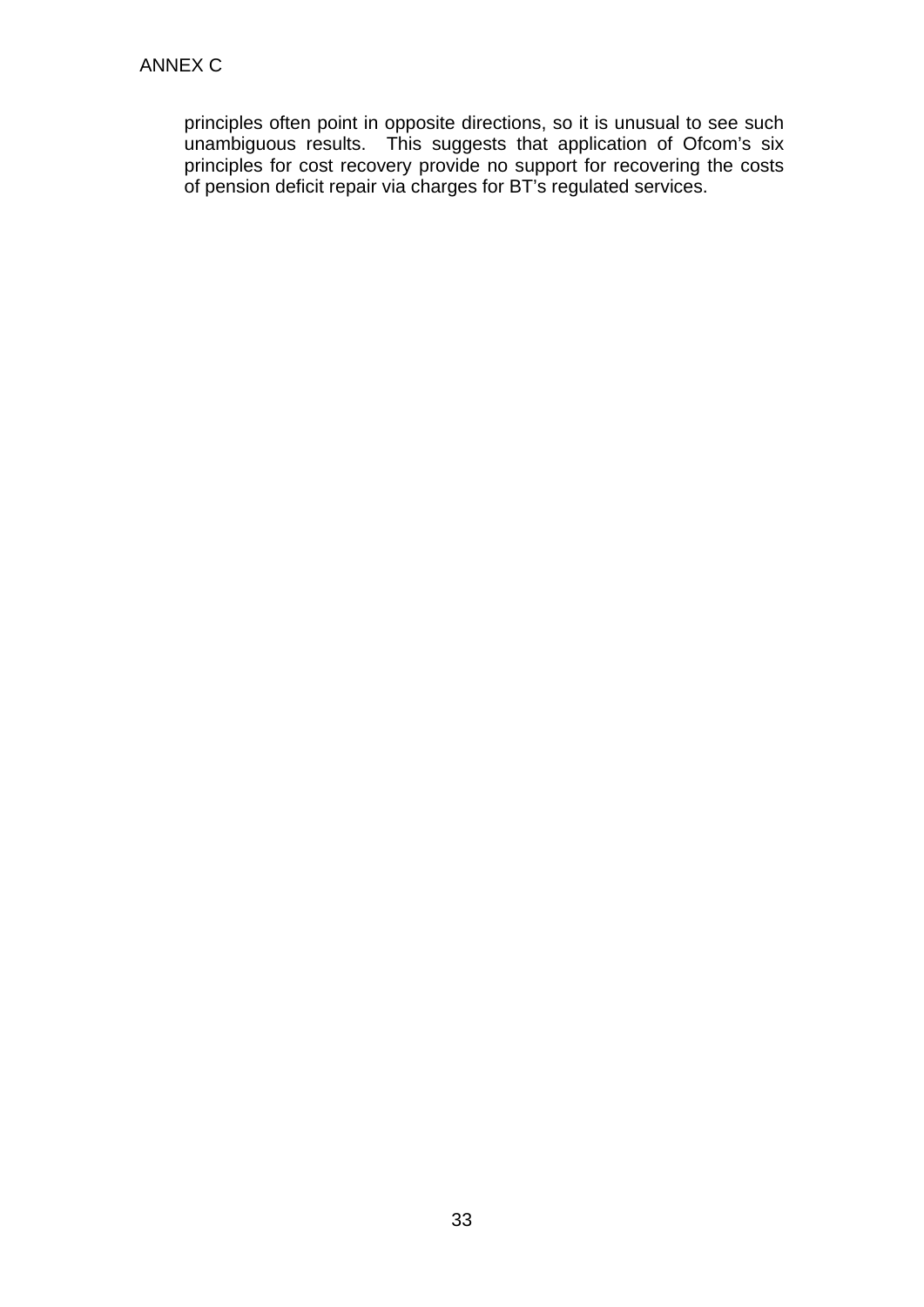## **ANNEX C. JMB ADJUSTMENT**

### *Introduction*

C.1 Sky offers some comments below on the issues raised by Professor Cooper, but in general these are highly technical matters – on which different experts may have different views – and Sky would urge Ofcom to obtain further detailed advice.

### *Attenuation mechanisms*

- C.2 In Sky's view, the three mechanisms which seem most likely to result in 'attenuation' in BT's case are taxation (risk sharing with tax authorities), regulatory policy (risk sharing with customers) and the possibility of BT imposing reductions in pension benefits (risk sharing with employees).
- C.3 Sky provides some comments below on the issues raised by Professor Cooper, but in general these are highly technical matters – on which different experts may have different views – and Sky therefore considers that Ofcom should obtain further detailed advice. In Sky's view, the three mechanisms which seem most likely to contribute to the 'attenuation' are taxation (risk sharing with tax authorities), regulatory policy (risk sharing with customers) and the possibility of BT imposing reductions in pension benefits (risk sharing with employees).

#### *Risk sharing with tax authorities*

- C.4 Risk sharing with the tax authorities refers to the fact that payments into a pension fund attract a tax credit, so long as the payments don't take the pension fund into surplus. Hence, if the deficit stands at £1 billion, BT will need to pay only £720 million out of post-tax profits to repair the deficit (assuming it pays sufficient corporate tax at 28%). Conversely, if the fund has a surplus of £1 billion, this would allow BT to take pension holidays worth £720 million.
- C.5 Hence one would expect the market to multiply the pension deficit by 72% when calculating the total value of BT's assets and liabilities. This is exactly what one observes in analyst reports on BT. Since the risk associated with the pension deficit is proportional to the magnitude of the deficit, this would also attenuate the impact of pension risk on BT's beta by 28%.

#### *Risk sharing with employees and pensioners*

- C.6 Risk sharing with employees and pensioners could arise in two ways:
	- a) If the pension fund is in surplus, employees (and or Trustees on behalf of pensioners) negotiating enhanced pension benefits;
	- b) If the pension fund is in deficit, BT management negotiating a change in pension benefits that leads to a reduction in liabilities.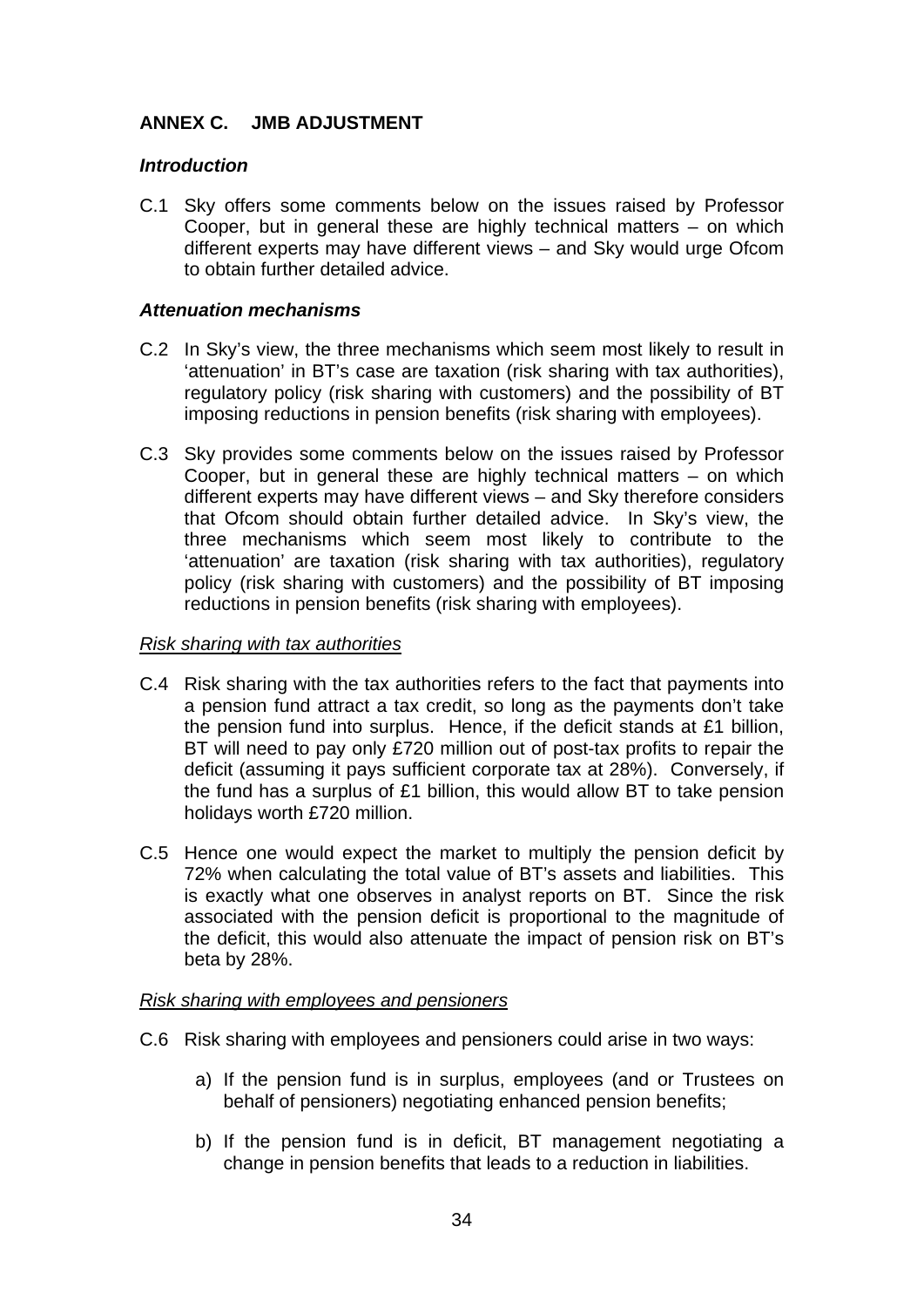- C.7 In practice, the risk sharing relationship is asymmetric. When the pension scheme is in surplus, the Company has no legal or contractual right to insist on a contribution holiday. If it wishes to take a holiday, it must negotiate with the Trustees, and this will normally involve a small amount of 'benefit leakage'. For example, companies might typically offer to increase death in service benefits from (say) 3x to 4x (a relatively cheap concession) or, prior to  $1997^{48}$  $1997^{48}$  $1997^{48}$ , companies sometimes offered to provide inflation protection (a rather more expensive concession).
- C.8 When the pension scheme is in deficit, there is much less potential for risk sharing. The company has a legal obligation to the pensioners to honour its pension promises, so there is no reason why pension trustees should agree to a reduction in pension benefits simply because the fund is in deficit. Indeed, their legal duties as trustees may well prevent them from making such concessions. Even if the company is close to bankruptcy, pensioners have the fall-back of the Pension Protection Fund, and in BT's case the additional protection of the Crown Guarantee, so there would be little incentive to accept a reduction in benefits, even if they were allowed to do so.
- C.9 The only exception to this is that companies have the option to withdraw from providing future pension promises – subject to going through a proper consultation process with employees - and this can sometimes reduce the size of the total liabilities. There are typically three stages by which pension benefits are reduced:

|   | <b>Stage</b>                      | <b>BT</b> status             |
|---|-----------------------------------|------------------------------|
|   | Close DB scheme to new            | Done in 2001                 |
|   | members                           |                              |
|   | 2   Reduce benefits for existing  | Done in 2009                 |
|   | members:                          | (But later than most         |
|   | • increase retirement age         | companies and in a weaker    |
|   | • career average not final salary | form: accrued benefits       |
|   | • accrued benefits increase with  | continue to increase with    |
|   | inflation not salary              | salary not inflation.)       |
| 3 | Close DB scheme to future accrual | Not done. (But major         |
|   | and transfer employees to DC      | companies now starting to do |
|   | scheme                            | this $^{49}$                 |

C.10 In April 2009 BT reduced new DB pension benefits for current employees: the retirement age increased from 60 to 65, the annual benefit reduced from  $1/60^{th}$  to  $1/80^{th}$ , plus  $3/80^{th}$  cash, final salary was replaced by career average, higher member contributions were required, and employees were contracted back into the State Second Pension. Although future benefits were changed to a career average basis, existing accrued benefits continue to increase in line with salary growth,

<span id="page-34-1"></span><span id="page-34-0"></span> $48$  New legislation was introduced in1997 which made this mandatory<br> $49$  Barclavs announced in June 2009 it would close its DB scheme to future accrual and offer employees the option to participate in an inferior "hybrid" scheme or a DC scheme. DSGi made a similar announcement in January 2010.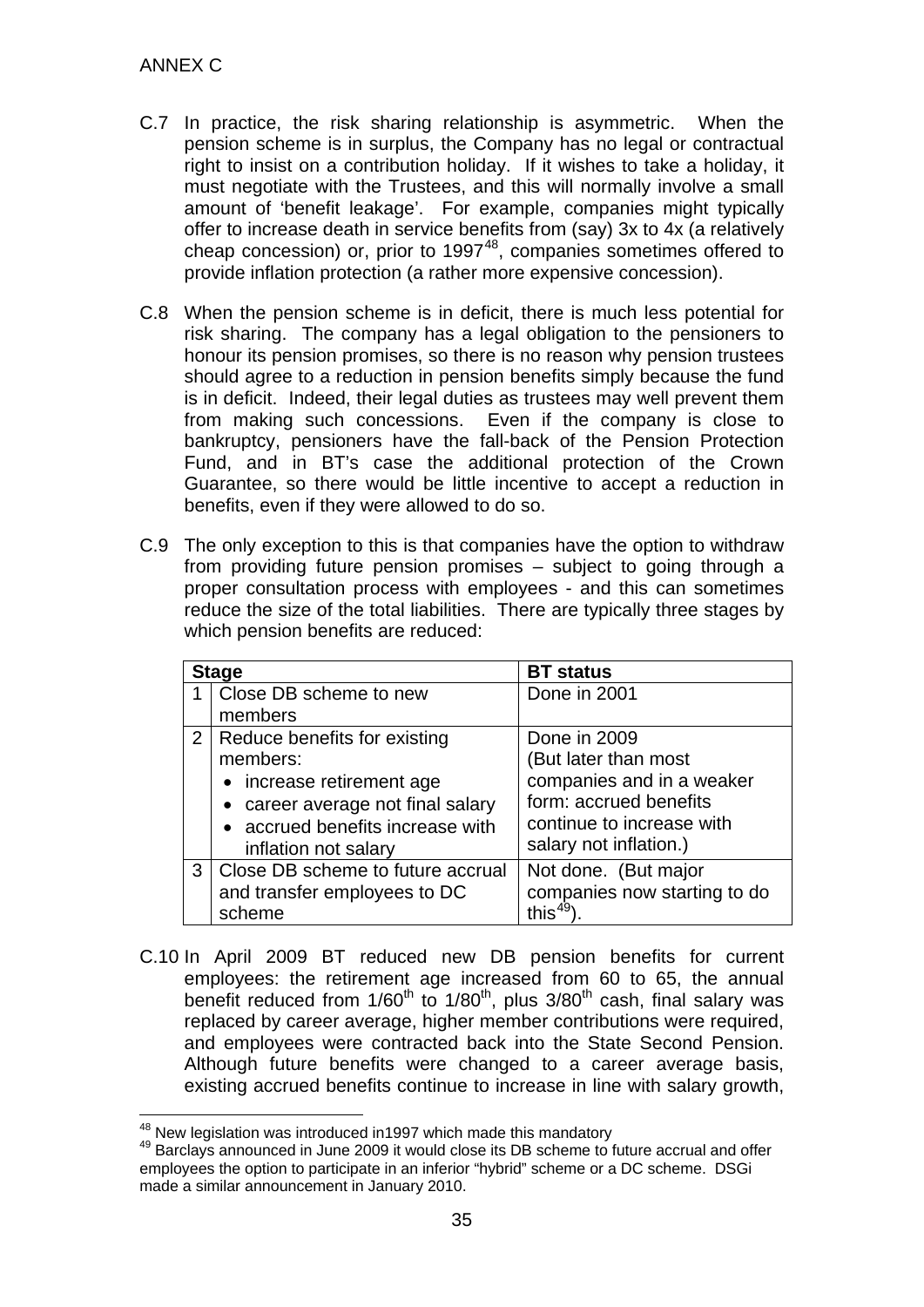<span id="page-35-1"></span>a weaker form of switching to career average than revaluing accrued benefits in line with inflation, which many other companies have done.

C.11 These changes had no effect on historic liabilities, but had BT adopted the stronger from of career average, its IAS19 liabilities would have reduced by around  $£1bn^{50}$ . Hence, there is a theoretical possibility that BT could still 'share' approximately £1 billion of its deficit with employees. However, having gone through the pain of reducing benefits in 2009, it seems most unlikely that BT would wish to reopen the matter any time soon. (And should Ofcom allow pension deficit repair costs, BT would have even less incentive to do so).

### *Regulatory risk sharing*

- C.12 Risk sharing via the regulatory contract refers to the fact regulators may allow companies to share risk with their customers by allowing pension deficit repair costs to be recovered via regulated charges. Although Ofcom has historically allowed no risk sharing, the market may recently have priced into BT's share price an estimated probability that Ofcom will allow such risk sharing in future.
- C.13 Many of the research notes issued on 1 December in response to Ofcom's consultation document anticipated some sort of compromise outcome, in which BT would get less than the full 4% uplift in regulated charges for full deficit repair, but not be left completely empty handed. E.g. JP Morgan said the consultation "*in our view seems to hint at a 1- 2% potential increase in wholesale charges*", i.e. equivalent to a 50% allowance for deficit repair minus some cost of capital adjustment.
- C.14 Assuming regulated products attract 30% of pension costs, this would correspond to sharing of up to 15% of pension risks. (The magnitude is likely to have been much smaller than this prior to 2009 when deficit repair payments started to receive increased focus from Ofcom.)

### *Summary*

<span id="page-35-0"></span>C.15 The three main 'risk sharing' mechanisms are listed below, with the estimated maximum attenuation. In combination, Sky estimates that they could result in an overall attenuation of up to 42%, i.e. the JMB adjustment could be reduced to 58% of the full value.

| Risk sharing with     | Maximum attenuation                         |
|-----------------------|---------------------------------------------|
| Tax authorities       | 0.28 (tax rate of 28%)                      |
| Employees/ pensioners | 0.05 (£1bn reduction in £9bn deficit, 50%   |
|                       | prob)                                       |
| Customers (via        | 0.15 (recovery of 30% of deficit, 50% prob) |
| regulator)            |                                             |
| Total                 | 0.42                                        |

<span id="page-35-2"></span> <sup>50</sup> John Ralfe report paragraph 11.2.5 (and John Ralfe report for UKCTA September 2009, section 2)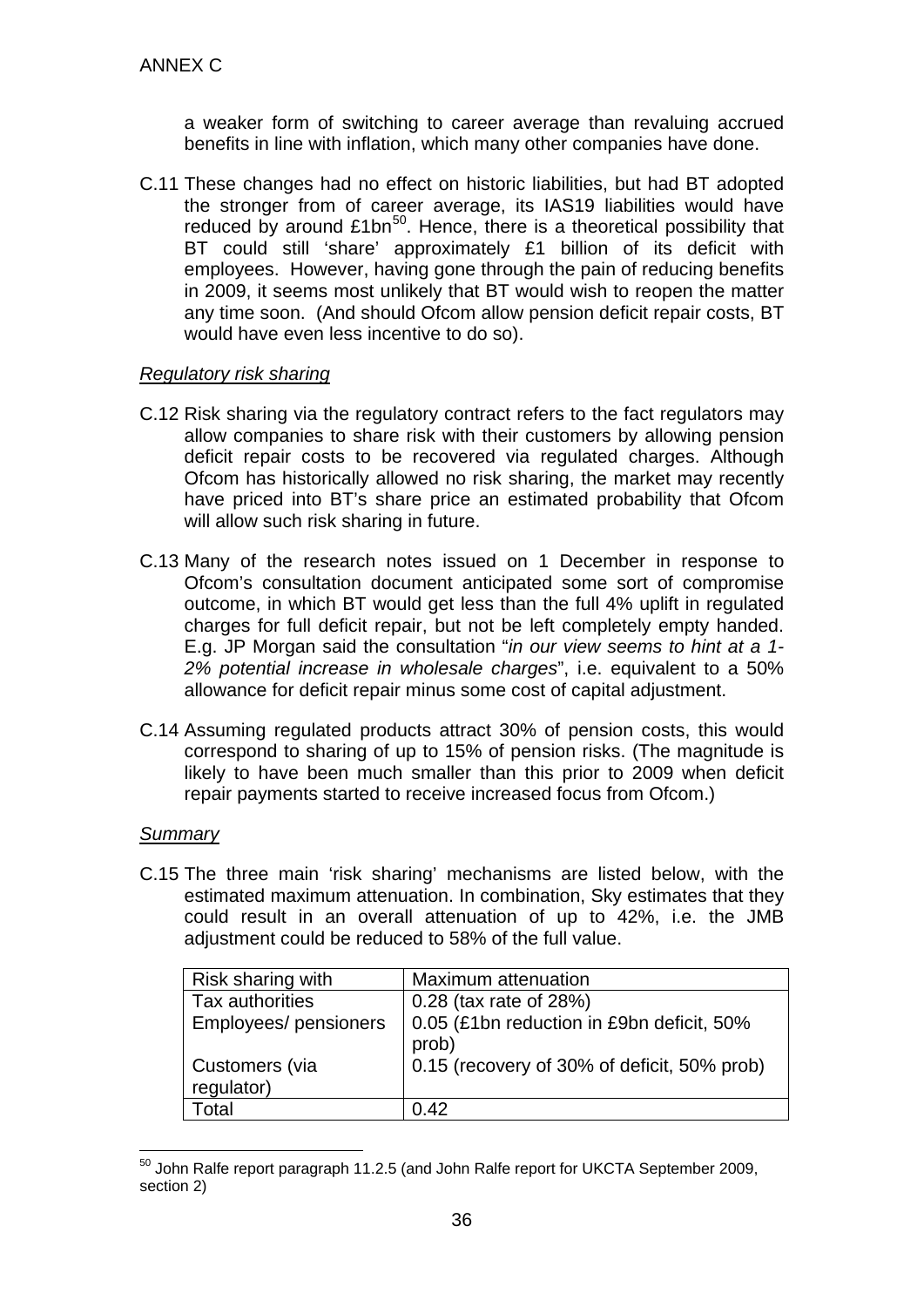### *Other sources of uncertainty*

- C.16 Professor Cooper lists a number of other mechanisms and uncertainties which could also affect the size of the adjustment for pension risk. The list is based on a wide ranging review of the literature, and it is not necessarily implied that all these factors apply in BT's case. Those which seem most likely to be relevant include:
	- a) Uncertainty in value of  $\beta_{PL}$  Professor Cooper assumes a value of 0.175 for  $\beta_{PL}$ , the same as for gilts. Our initial view is that this seems right, given that pension liabilities have similar properties to gilts, and assuming that longevity and salary growth are weakly correlated with movements in the market. However, if longevity and salary growth have significant correlation with the market, this would be expected to result in a higher value of  $\beta_{PI}$  and hence lower JMB adjustment.
	- b) Uncertainty in value of  $\beta_{PA}$  Professor Cooper assumes a value of 0.42 for BT based on a bottom up analysis of BT's pension asset mix. However he derives a separate estimate of BT's  $\beta_{PA}$  of 0.56. The latter is likely to be less reliable, but if  $\beta_{PA}$  is indeed greater than assumed, this would increase the size of the JMB adjustment.
	- c) Damping mechanisms whereby BT's share price does not react as responsively to pension risk as might be expected. Analysts appear to adjust their valuations to take account of BT's pension deficit when BT reports its quarterly results (including some attempt at forecasting future deficit values). If the market failed to take account of movements in pension assets and liabilities in the interim, this could reduce the observed correlation with market movements and hence the degree of uplift to  $\beta_{OA}$ , though the effect is likely to be small.

### *Areas for further investigation*

- C.17 Sky recommends that Ofcom commission further investigation of cost of capital issues with a view to informing Ofcom in its exercise of regulatory judgement. This could include the following:
	- a) narrowing down the range of uncertainty for the different 'risk sharing' mechanisms which apply to BT;
	- b) narrowing down the range of uncertainty for  $\beta_{Pl}$  and  $\beta_{PA}$ . In particular, it should be possible to investigate statistically the extent to which changes in longevity and salary growth are correlated with the market. It should also be possible for Ofcom to obtain the necessary information from BT which would allow a more accurate estimate of  $\beta_{PA}$ .